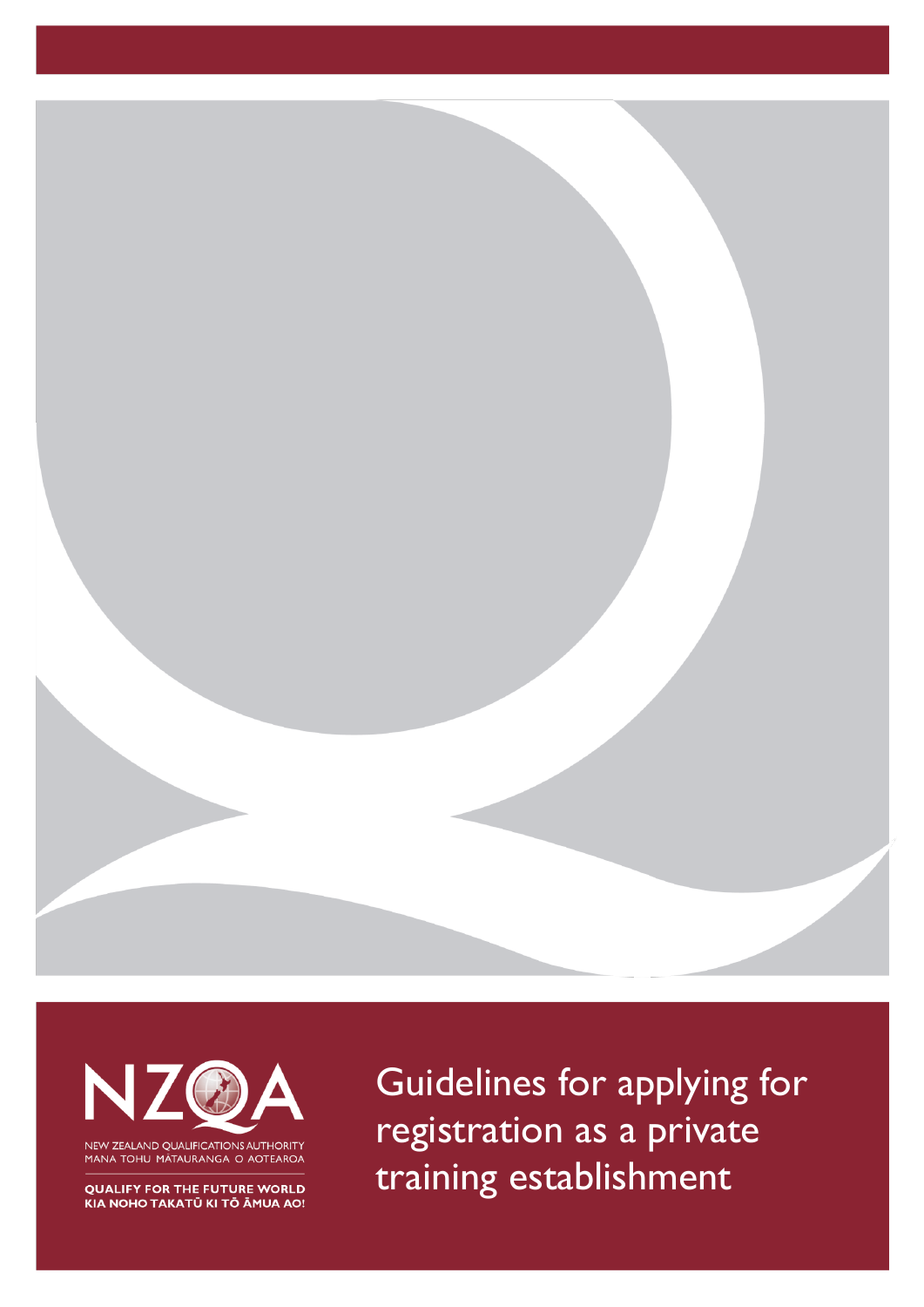**Version 3.3 April 2022**

# **NZQA 125 The Terrace PO Box 160 Wellington 6140**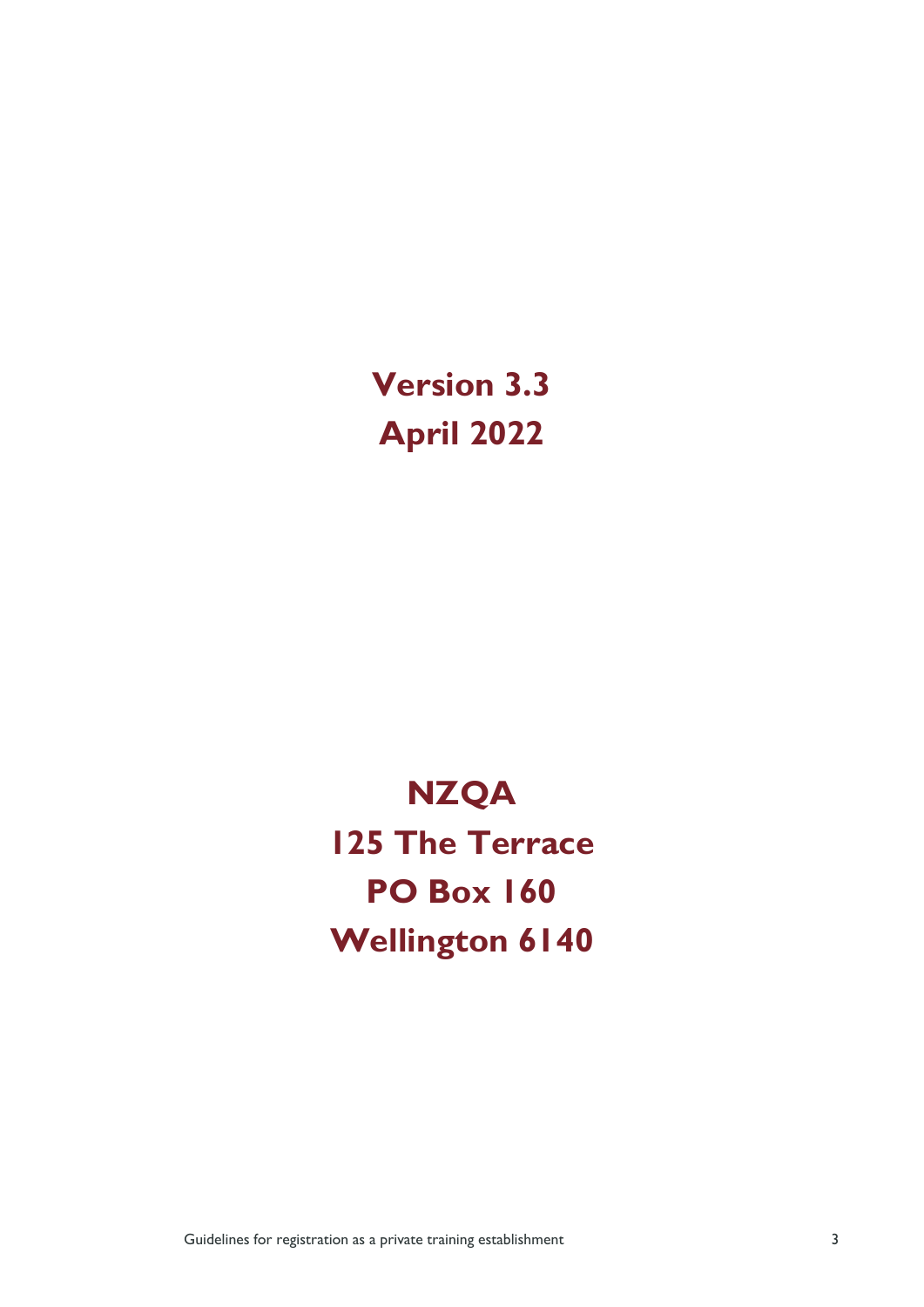## Contents

| $\mathbf{I}$ . |                                                                                              |  |
|----------------|----------------------------------------------------------------------------------------------|--|
| 1.1            |                                                                                              |  |
| 1.2            |                                                                                              |  |
| 1.3            |                                                                                              |  |
| 1.4            |                                                                                              |  |
| 1.5            |                                                                                              |  |
| 2.             |                                                                                              |  |
| 2.1            |                                                                                              |  |
| 2.2            |                                                                                              |  |
| 2.3            |                                                                                              |  |
| 2.4            |                                                                                              |  |
| 2.5            |                                                                                              |  |
| 2.6            |                                                                                              |  |
| 2.7            |                                                                                              |  |
| 2.8            |                                                                                              |  |
| 2.9            |                                                                                              |  |
| 2.10           |                                                                                              |  |
| 2.11           | The Education (Pastoral Care of Tertiary and International Learners) Code of Practice 202120 |  |
| 2.12           |                                                                                              |  |
| 3.             |                                                                                              |  |
| 3.1            |                                                                                              |  |
| 3.2            |                                                                                              |  |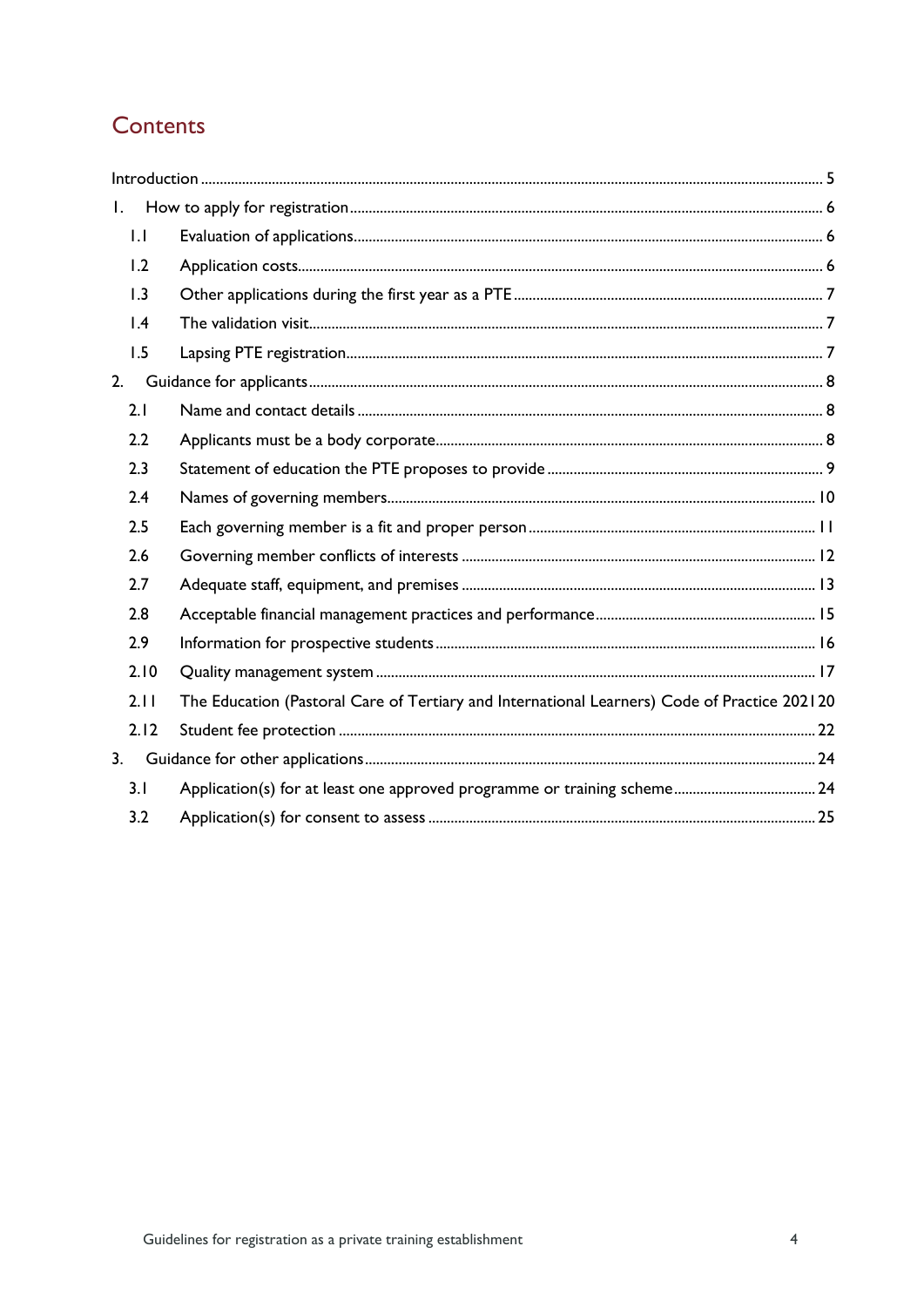## <span id="page-3-0"></span>**Introduction**

This document provides guidance to organisations applying for initial registration as a private training establishment (PTE), as outlined in Subpart 5 of Part 4 of the Education and Training Act 2020 (the Act).

## *Statutory requirements*

An organisation must apply for PTE registration if they want to:

- enrol international students (under section 527 of the Act). To enrol international students thePTE must also be approved as a signatory to The Education (Pastoral Care of Tertiary and International Learners) Code of Practice 2021 (the Code).
- seek funding from the Tertiary Education Commission (under section 424 of the Act)
- apply to NZQA for accreditation to deliver programmes of study leading towards qualifications listed on the New Zealand Qualifications Framework (NZQF) (under section 441 of the Act).

NZQA must be satisfied that a PTE meets the criteria set out in section 346(1) of the Act before granting an application for registration.

## *Obligations*

Along with the benefits of registration, such as being able to enrol international students, a registered PTE has obligations that are listed in figure 1 below.



*Figure 1: Obligations of registered private training establishments*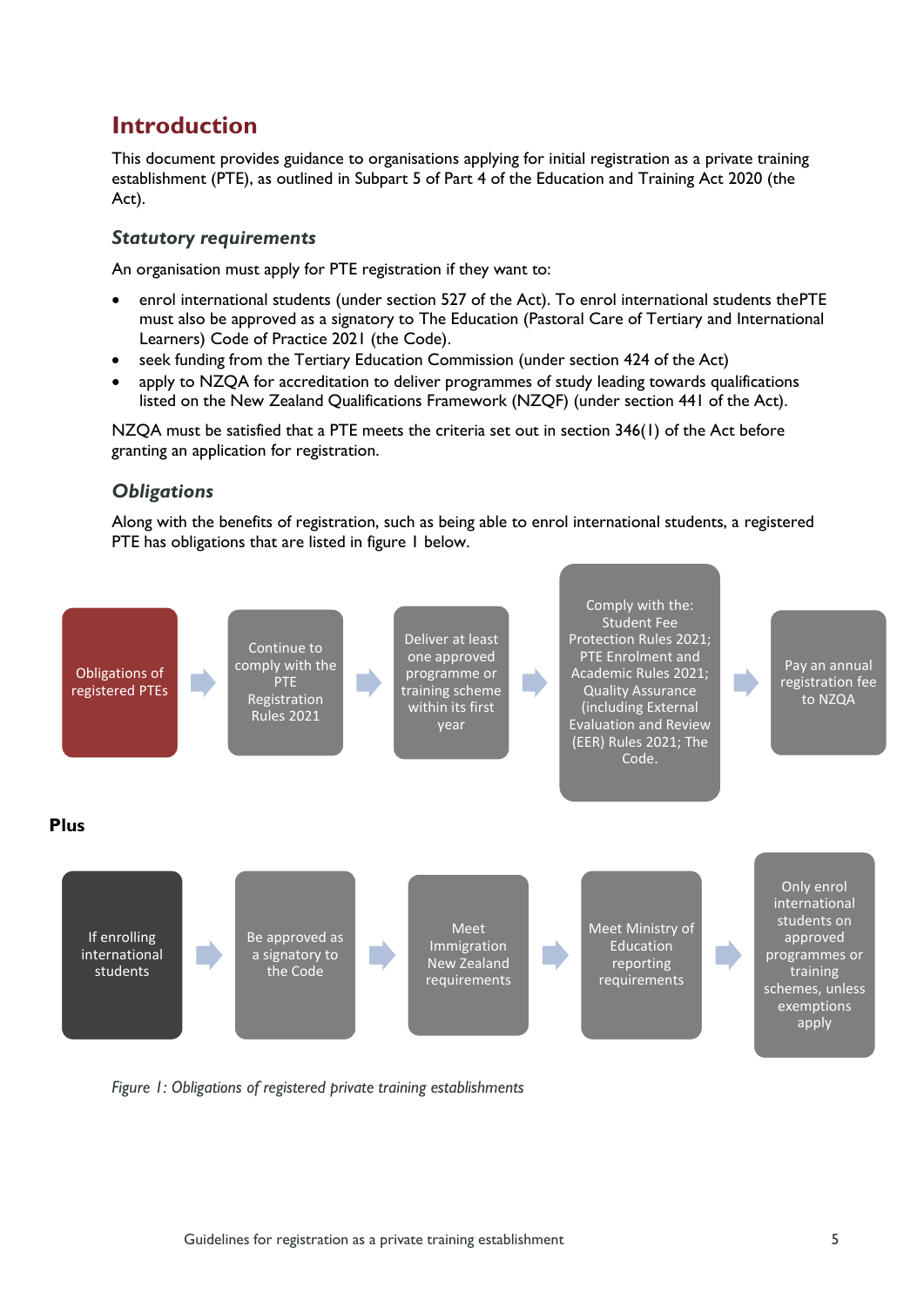## <span id="page-4-0"></span>**1. How to apply for registration**

Applicants for registration as a PTE must use the application form available on the NZQA website.

The PTE registration application process is outlined below:

- 1. Download from the NZQA website: the PTE Registration Rules 2021, the guidelines for registration as a PTE and the PTE registration application form.
- 2. Advise NZQA that your organisation is preparing an application for PTE registration (email: Team Mailbox Approvals and [Accreditation\)](mailto:Approvals_Accreditation@nzqa.govt.nz)
- 3. Complete the registration application and attach supporting documentation.
- 4. Consider what other applications you will need to submit in the first year of registration.
- 5. Submit application(s) to NZQA for evaluation.
- 6. Pay a deposit of \$750 GST inclusive to NZQA, when invoiced.

## <span id="page-4-1"></span>*1.1 Evaluation of applications*

NZQA uses an evaluative approach in considering applications for registration as a PTE.

Each application is assessed on a case-by-case basis against the requirements of the Act and the Private Training Establishment Registration Rules 2021.

When evaluating an application for registration, NZQA may request further information from the applicant:

- If a small number of key documents are missing or incomplete, NZQA will advise the applicant and require them to resubmit the information within an agreed timeframe.
- If a large amount of the required information is not submitted, NZQA may decide not to approve the application without a request for further information.

#### *Costs for site visits*

NZQA will make a site visit to verify the application details. These visits are charged at \$190 per hour plus GST per person.

The applicant must also cover NZQA travel costs and any expenses that occur during the visit.

#### *Timeframe for evaluation*

NZQA sets a timeframe of four to eight months to complete the registration process.

#### *Outcomes of evaluation*

Potential outcomes for an application for PTE registration are:

- *registration approved*, where evidence shows that all requirements have been met, or
- *registration not approved*, noting any requirements that have not been met.

#### <span id="page-4-2"></span>*1.2 Application costs*

Applicants are charged the full cost of NZQA evaluation at the rate of \$190 per hour plus GST.

The total cost, in part, depends on the quality and comprehensiveness of information that is provided in the first instance by the applicant.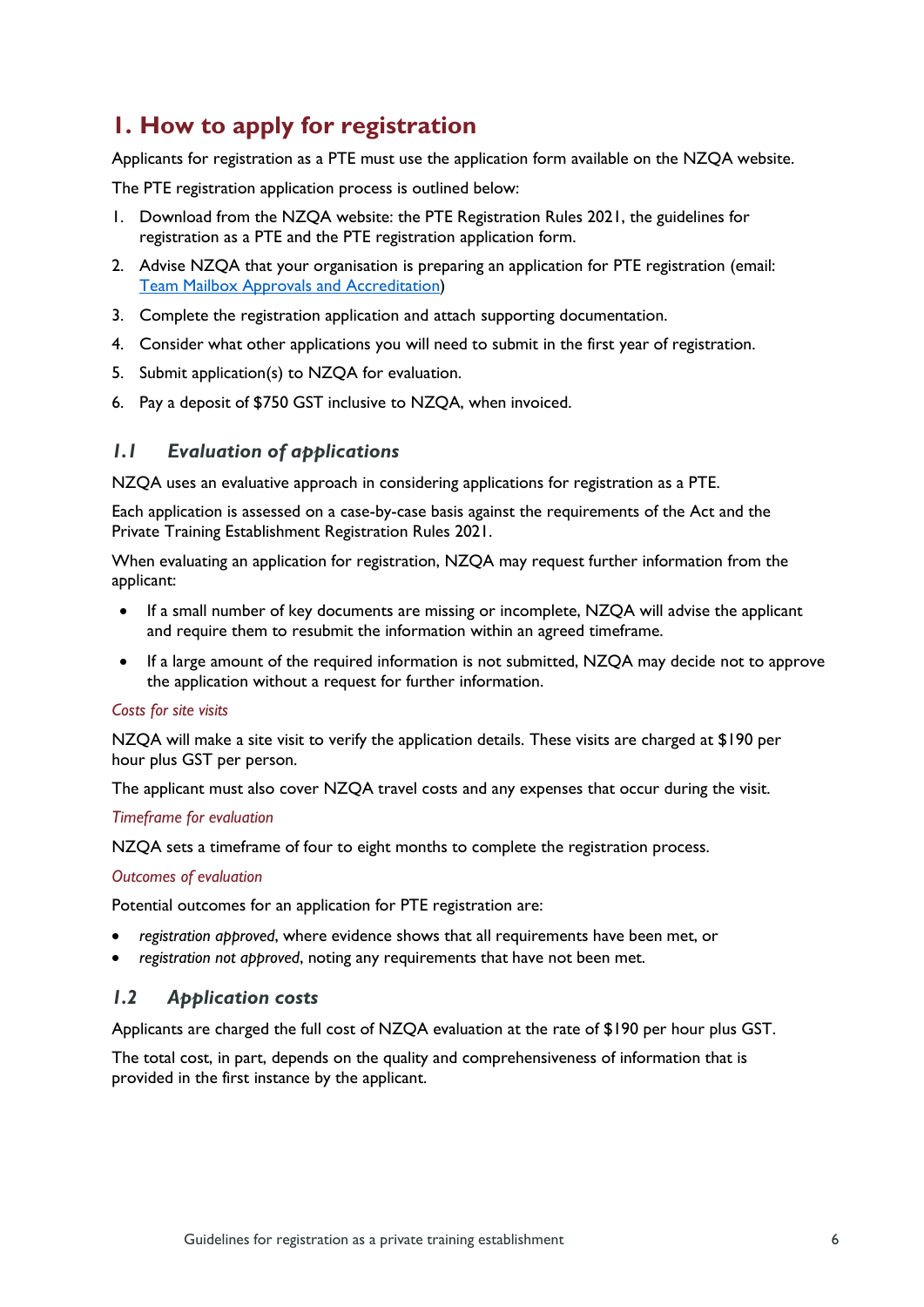## <span id="page-5-0"></span>*1.3 Other applications during the first year as a PTE*

Within 12 months of being granted registration, a new PTE must, under section 352 of the Act, deliver an approved programme it is accredited to provide, or an approved training scheme.

In succeeding years, the PTE must continue to deliver an approved programme or training scheme with no gaps of more than one year, otherwise its registration will lapse.

To meet this requirement, within its first year of existence a new PTE will need to apply for programme approval and accreditation, or training scheme approval. The PTE must begin providing that programme or training scheme within its first year of registration.

Applications for consent to assess against unit or achievement standards may also be required to deliver the programme or training scheme.

Some applicants for PTE registration will be ready to make these applications at the same time as they apply for registration. Simultaneous applications can reduce any potential duplication of information required by NZQA. PTE registration must be approved before any other application approvals can be finalised.

#### <span id="page-5-1"></span>*1.4 The validation visit*

NZQA makes a validation visit to the PTE approximately six months after registration or when students are enrolled.

The purpose of the validation visit is to check that the PTE is meeting registration requirements by operating as it has 'promised' in the application. At the time of registration many organisations will not be fully operational.

If the PTE does not have any enrolled students six months after registration, NZQA can agree to delay the validation visit.

#### *Cost of the validation visit*

The validation visit is charged at \$190 per hour plus GST per person.

The applicant must also cover NZQA travel costs and any expenses that occur during the visit.

#### <span id="page-5-2"></span>*1.5 Lapsing PTE registration*

The registration of a PTE will lapse for any of the following reasons:

- if the PTE has not delivered any approved programmes or training schemes for more than one year (under section 352 of the Act)
- if the PTE fails to pay required fees to NZQA after receiving two reminder notices within three months (under section 352(4) of the Act)
- if the PTE ceases to be a body corporate (under section  $352(3)$  of the Act).

Further guidance about the lapsing of PTE registration is available on the NZQA website.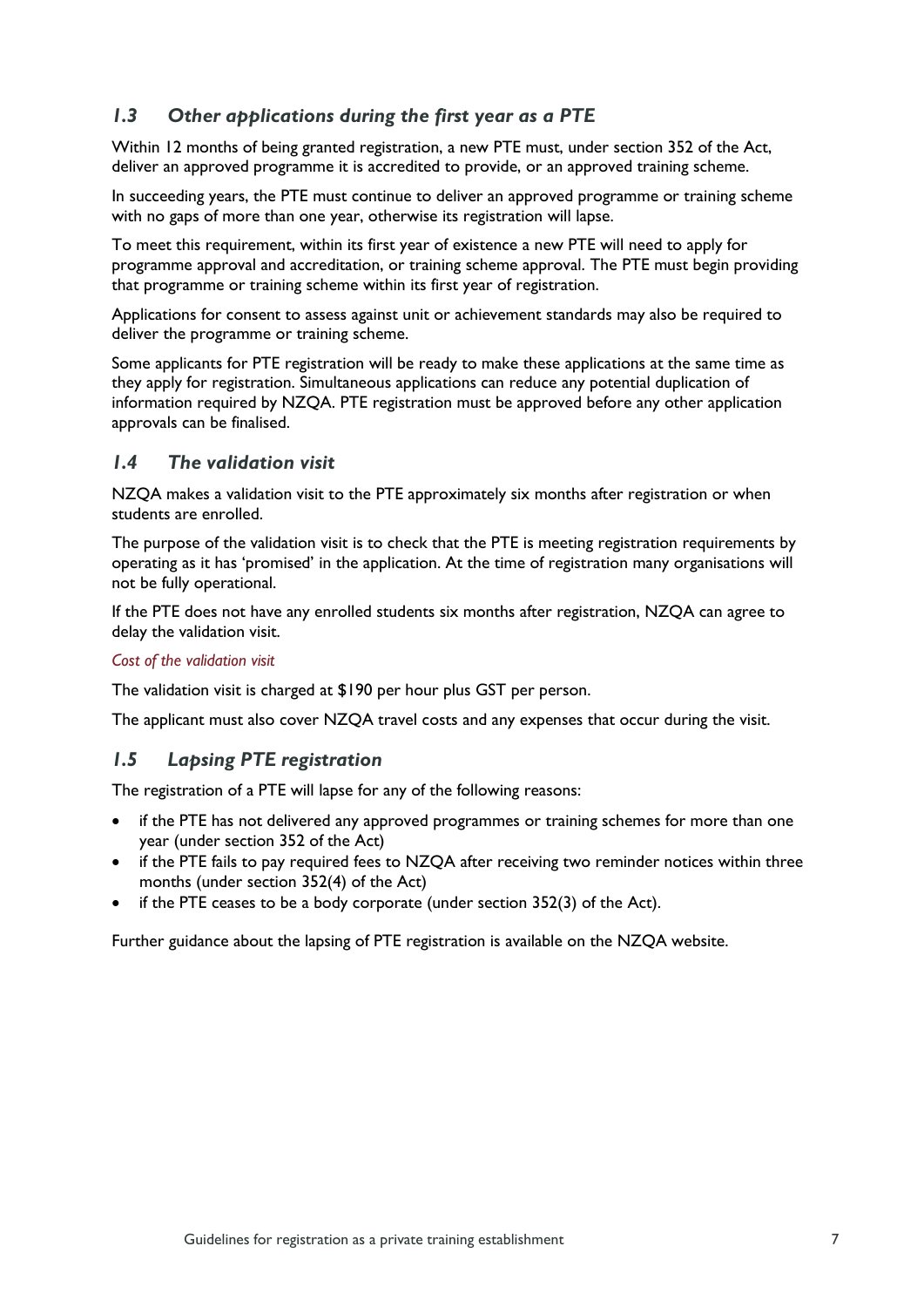## <span id="page-6-0"></span>**2. Guidance for applicants**

This section should be read in conjunction with the application form, which is available on the NZQA website.

## <span id="page-6-1"></span>*2.1 Name and contact details*

Applicants should ensure that the contact person named in the application is available to answer any requests for information or clarification from NZQA.

## <span id="page-6-2"></span>*2.2 Applicants must be a body corporate*

#### **Section 344(1) of the Act**

An applicant that is a body corporate may apply to NZQA for registration as a PTE.

A body corporate can be a limited liability company, an incorporated society or a charitable trust. It cannot be a family trust.

Applicants must provide the full name and the corporate body number of the entity applying to become a PTE.

NZQA expects that the primary focus of a PTE is education, although a PTE may be a subsidiary of a wider organisation with business interests beyond education. To keep accountabilities clear, applicants should separate the educational activities of the wider organisation into a discrete body corporate that will become the PTE. It must be clear to NZQA where the responsibility lies for PTE activities.

If the PTE is not a separate entity, NZQA may look into the activities of and people involved in the wider organisation.

#### *Name of the PTE*

The PTE's name should not be misleading, such as using a name that is very similar to the name of another institution.

The name must not contain any of the terms protected under section 390 of the Act. It is an offence to use the terms 'university', 'polytechnic', or 'institute of technology' without Ministerial consent.

#### *Evidence of the body corporate*

The following evidence must be included:

- A company registration certificate, certificate of incorporation or other document recognising the applicant's legal status as a body corporate.
- If the body corporate has been incorporated for more than one year, the most recent Annual Return to the Registrar of Companies or the Registrar of Societies must accompany the application.
- If the body is a limited liability company, the application must include details of any changes to the company's capital structure, shareholding, directors or secretary that may have taken place since the most recent return was filed.

#### *Using a trading name*

If the PTE intends to use a trading name other than the name of its legal entity, it must disclose this to NZQA at the time of registration.

The Companies Act 1993 requires companies to clearly state their legal name in all documentation. NZQA expects that a PTE will ensure that its registered PTE name (not just its trading name) is transparent in all its documentation (e.g. website, brochures, manuals, offers of place, student handbook, employment agreements etc).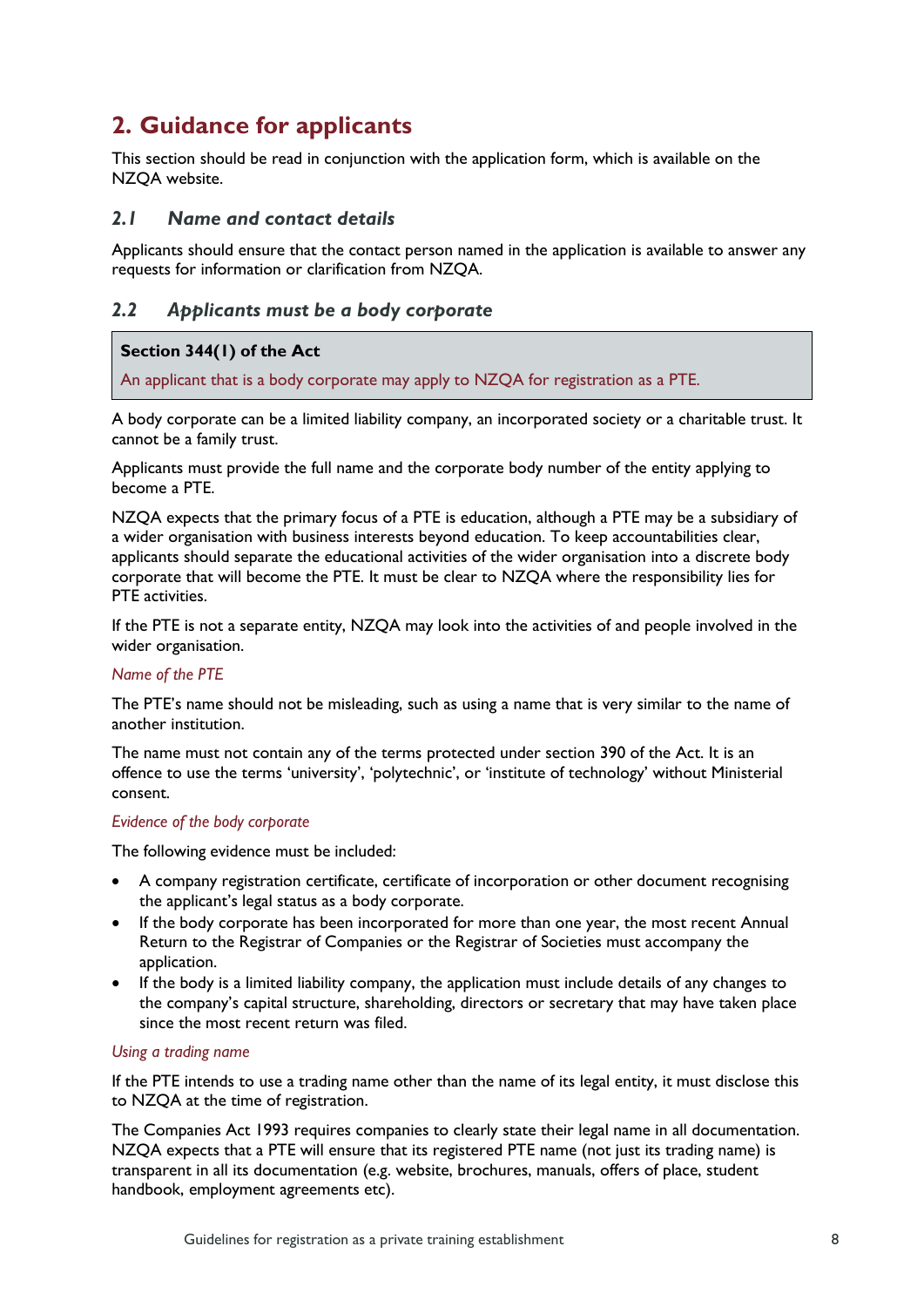## <span id="page-7-0"></span>*2.3 Statement of education the PTE proposes to provide*

## **Section 344(2)(a)(i) and (ii) of the Act**

The application must include a written statement setting out:

- the kinds of education the establishment proposes to provide
- the outcomes it seeks to achieve through the provision of those kinds of education.

## **Rule 4.1(c)**

The written statement must include a description of how the PTE will meet the needs of:

- its intended students
- its relevant communities (including whānau, hapū, iwi, or hāpori Māori)
- other key stakeholders (including any relevant academic, employer, industry, runānga, marae, professional and other bodies).

The written statement must meet the requirements of the Rule and the Act.

#### *Proposed kinds and outcomes of education*

The kinds and outcomes of education that a PTE might provide are wide-ranging. Examples include vocational education and training, academic education, professional preparation, community volunteer training, corporate training and English language training. These examples are indicative, and PTEs are not limited to any specific type of education. Many PTEs have multiple educational focuses.

PTEs can deliver programmes at any level of the NZQF. PTEs may enrol domestic or international students (once they become a Signatory to the Code), or both.

PTEs must deliver at least one programme or training scheme that is approved by NZQA. PTEs may also deliver some education or training that is not approved by NZQA. The applicant must clearly identify which parts of its education and training will be programmes or training schemes approved by NZQA. The applicant must also be clear about which qualifications it will award, and the requirements that must be met to award the qualifications.

#### *Meeting student and stakeholder needs*

Once registered, a PTE has to demonstrate it is meeting students' needs and taking a holistic approach to students' well-being (under Rules 6.1.3 and 6.1.5, and the Code1). It will also have to demonstrate that it is meeting the needs of relevant communities and key stakeholders.

Applications should include realistic evidence about the actual needs of students, and the relevant community and key stakeholders, this may include market research about student and community needs, but other types of research and community consultation are equally valid.

NZQA expects to see that the applicant has undertaken significant engagement with Māori on Māori needs and aspirations, especially where a high proportion of the intended students are, or will be, Māori.

#### *Evidence to include in the application*

- A written statement of the kinds of education the PTE proposes to provide and the outcomes it seeks to achieve:
	- $\circ$  a profile of the PTE's intended students, relevant communities and key stakeholders
	- $\circ$  a description of how the PTE will meet the needs of students, relevant communities and key stakeholders through the education and training it will provide

<sup>&</sup>lt;sup>1</sup> The Education (Pastoral Care of Tertiary and International Learners) Code of Practice 2021.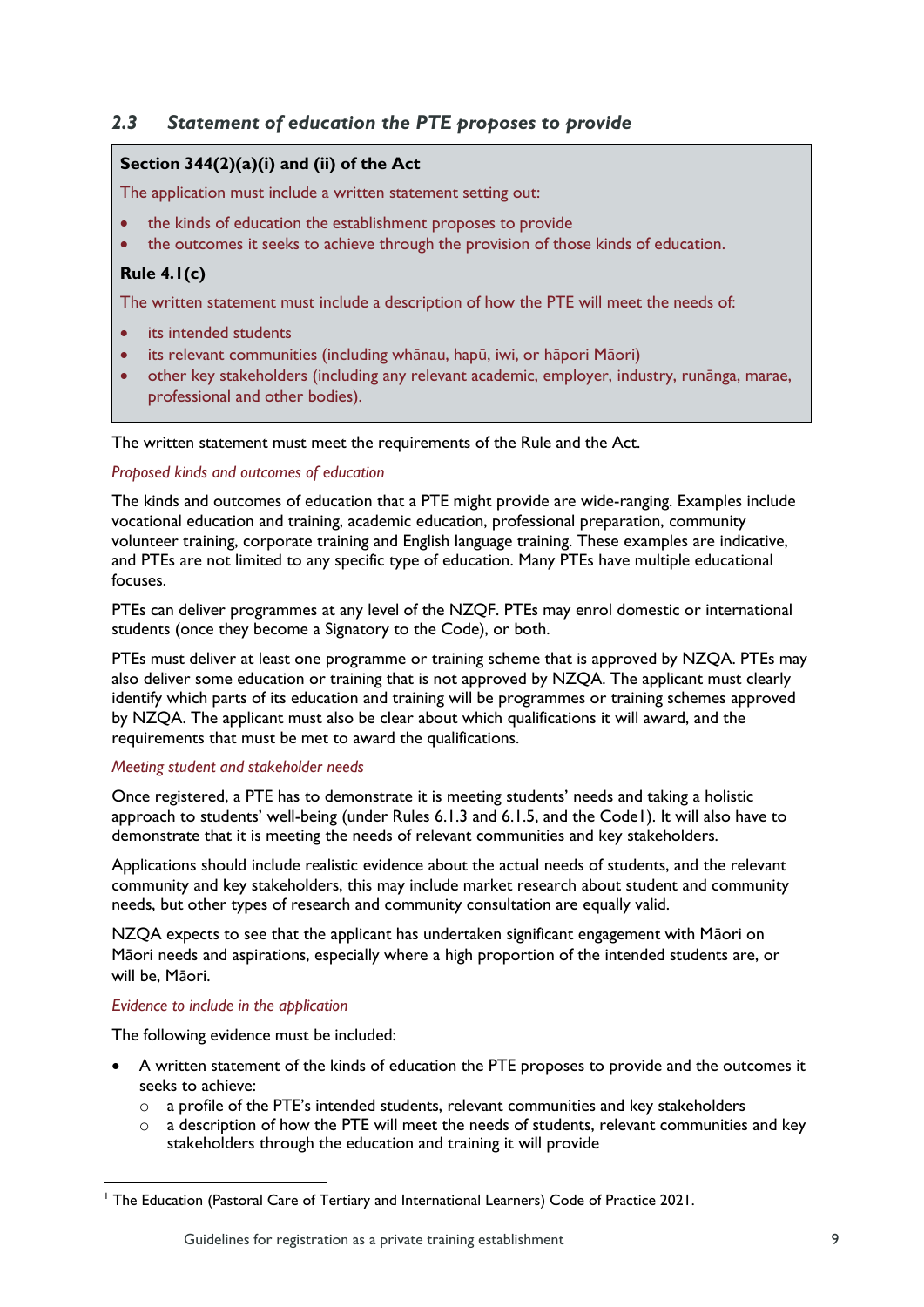- $\circ$  the process used to identify needs, including who the PTE has consulted with, and how they consulted them
- $\circ$  how the PTE will continue to seek advice and input from stakeholders over time (for example, through establishing programme advisory groups and through its self-review of learner safety and wellbeing practices under Outcome 1 of the Code).
- A business plan for implementing the kinds of education the PTE proposes to provide. This must include a list of the programmes and/or training schemes it intends to deliver and how it intends to:
	- $\circ$  develop the academic programmes or training schemes it will provide (with timeframes)
	- o meet Rule 6.1.8 Assessment and moderation, which requires the PTE to operate a coherent assessment and moderation system
	- $\circ$  resource the programmes/training schemes and commence delivery through adequate staff, equipment and premises, and acceptable financial management practices and performance.

## <span id="page-8-0"></span>*2.4 Names of governing members*

## **Rule 4.1(a)**

Applicants must provide a list of the names of the governing members of the PTE.

#### **Section 10 of the Act**

The definition of a governing member is

- any director
- any member occupying a position equivalent to that of a director
- if the establishment is a trust, any trustee
- if the establishment is a partnership, any partner
- any senior manager, defined as either the chief executive officer or person occupying an equivalent position; or any member of staff in charge of academic issues, marketing, administration, finance, student fee trust funds or student services
- any shareholder with a controlling interest in the establishment.

#### **Section 345 of the Act**

- (1) NZQA may require evidence of the identity of the governing member of a PTE.
- (2) NZQA may interview a governing member to verify his or her identity.

Each application must include documentation verifying the identity of all governing members.

'Controlling interest' means the possession, directly or indirectly, of the power to direct or cause the direction of the management and policies of a PTE whether through the means of ownership, position, contract or otherwise. The holder of a 25% or more ownership in a PTE is automatically determined to have a controlling interest in the PTE.

#### *Evidence to include in the application*

- An organisational chart for the PTE showing position held and with each governing member's name (including 'also known as' names) and contact details.
- For each person listed as a governing member, a verified copy of their passport or birth certificate. If the documents are not in English or Te Reo Māori, the applicant must provide a verified translation.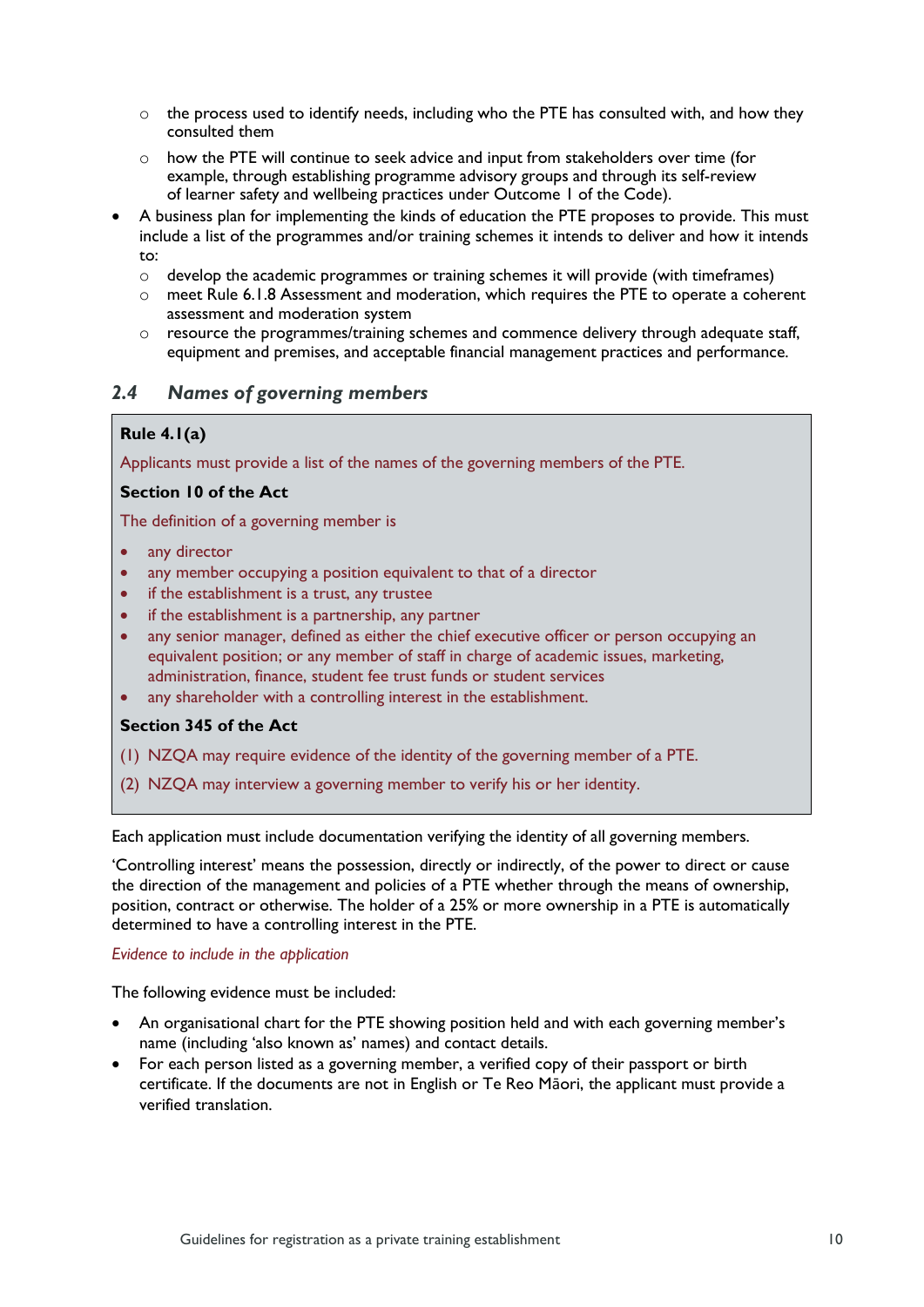## <span id="page-9-0"></span>*2.5 Each governing member is a fit and proper person*

#### **Section 344(2)(d) of the Act**

The application must contain a statutory declaration from each governing member in respect of the matters described in section 347 (1) (a) to (g), which include a declaration the member is a fit and proper person for that position

#### **Section 346(1)(a)-(g), and section 347(1)(a)-(h) of the Act**

NZQA must be satisfied that every governing member is a fit and proper person for that position,according to the criteria set out in section 347, which are:

- a. the person's experience in the provision of education services (for example, any previous involvement in a registered private training establishment)
- b. whether the person was a governing member of a registered private training establishment that was closed, sold due to insolvency, or taken over
- c. whether the person has been convicted of any offence involving fraud, violence, or dishonesty, or any offence under this Act or section 352 of the Immigration Act 2009
- d. whether the person is a defendant in proceedings in respect of an offence described in paragraph (c)
- e. whether the person was adjudicated bankrupt under the Insolvency Act 2006
- f. whether the person is prohibited from being a director or promoter of, or from being concerned or taking part in the management of, a company under the Companies Act 1993 or any other body corporate
- g. whether the person has failed to disclose any material conflict of interest as required under section  $344(2)(c)(i)$ ; and
- h. any other matter that NZQA considers relevant.

#### **347(2) of the Act**

If the applicant has had direct involvement in the provision of education services that have failed,the Authority must give the applicant an opportunity to explain why the risk of this occurring again is unlikely.

#### *Evidence to include in the application*

The following evidence must be included:

For each proposed governing member of a proposed PTE, the application must include:

- a complete statutory declaration that provides information NZQA can use to assess if a proposed governing member is a fit and proper person as well as a complete conflicts of interest statutory declaration. Use the Statutory declaration as a fit and proper person and of conflicts of interests form available on the NZQA website
- a position description
- a curriculum vitae describing the person's experience in the provision of education services, and
- where relevant, an explanation of why the risk of reoccurrence of PTE failure is unlikely.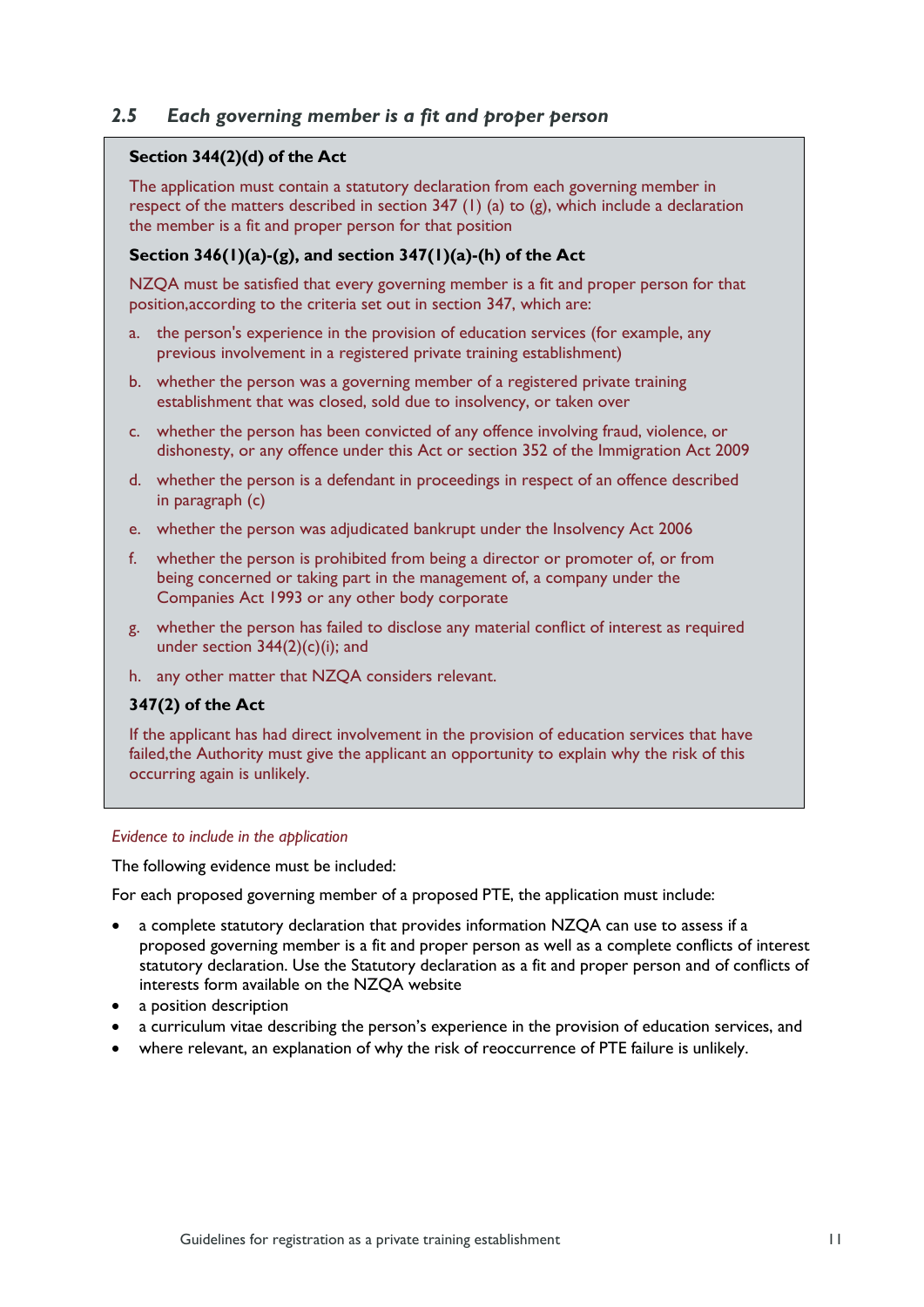## <span id="page-10-0"></span>*2.6 Governing member conflicts of interests*

## **Section 344(2)(c) of the Act**

For each governing member, the applicant must supply a statutory declaration of:

- any material conflicts of interest arising from the members' role as a governing member
- any interests the member has in organisations in the education or immigration sectors thatprovide goods or services to tertiary students.

## **Section 344(2)(e)-(f) of the Act**

The application must describe the arrangements that the PTE has in place to manage conflicts of interest that may arise; and be in a form and contain any other information that NZQA requires.

## **Section 346(1)(b)-(d) of the Act**

NZQA must be satisfied that

- the applicant must have in place effective arrangements for managing any conflicts of interestthat exist or may arise
- no governing member has a material conflict of interest that NZOA considers is or is likely tobe unmanageable
- no governing member has an interest of a kind described in  $344(2)(c)(ii)$  (any interests the member has in organisations in the education or immigration sectors that provide goods orservices to tertiary students) that NZQA considers is, or is likely to be, unmanageable.

## **Rule 4.1(b)**

The applicant must supply a list of any material conflicts of interest of the PTE, and of any interests of the PTE, or of its body corporate owner(s), in organisations in the education or immigration sector that provide goods or services to tertiary students.

#### *Governing members must disclose any conflicts of interest*

If the applicant fails to disclose any conflicts of interest, or provides misleading information, this could be a ground for not approving a PTE Registration application under 346(4) of the Act.

A 'material' conflict of interest is an interest which, in view of the circumstances, could reasonably be expected to affect independence or impartiality of a governing person.

Examples of situations where interests must be disclosed include, but are not limited to:

- The governing member has loaned money to the PTE.
- A close relative of the governing member has entered into a significant contract with the PTE.
- A company owned by the governing member is the PTE's landlord.
- The governing member is a shareholder or director in an immigration consultancy that offers immigration services to prospective students of the PTE.

NZQA will evaluate each declaration on a case-by-case basis, taking into account the nature of the conflict of interest and the arrangements that the applicant intends to put in place to manage it. NZQA must be satisfied of the effectiveness of the PTE's arrangements to manage conflicts of interest.

NZQA advises governing members to take a conservative approach and if in doubt make a disclosure.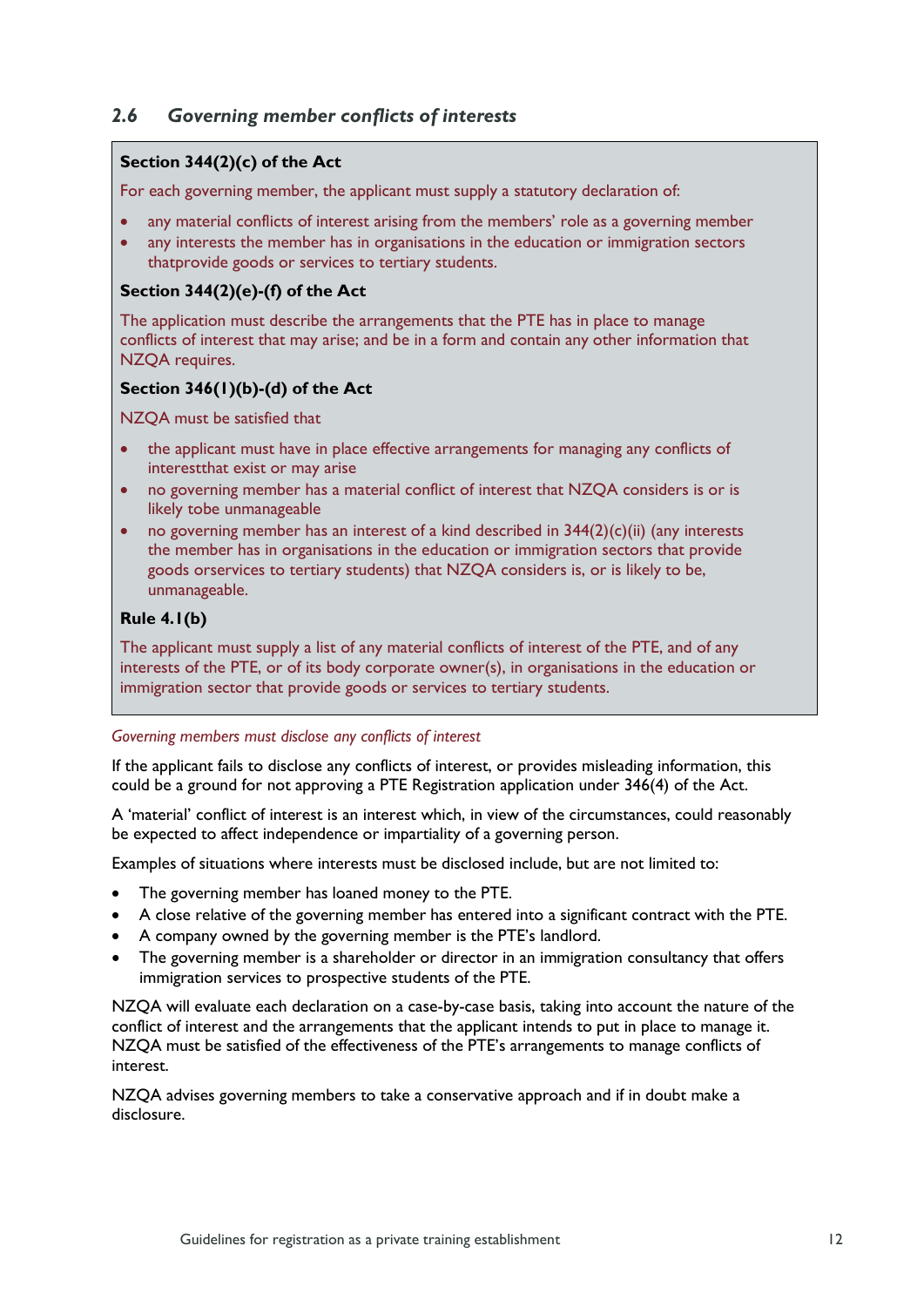#### *Disclosing interests in the education or immigration sector*

Governing members must also disclose any interest they have in organisations in the education or immigration sector that provide goods or services to tertiary students. For example, a governing member might own accommodation that is rented by students, or a business that sells specialist equipment to students.

The reason for disclosure in such situations is the higher likelihood of a conflict of interest between the governing member or the PTE, and the interests of students.

#### *Evidence to include in the application*

The following evidence must be included.

For each proposed governing member of a proposed PTE, the application must include a completed statutory declaration from each governing member.

This must:

- provide information NZQA can use to assess if a proposed governing member is a fit and proper person
- disclose any material conflicts of interest and any interests in organisations in the education or immigration sector that provide goods or services to tertiary students
- detail any arrangements to manage any conflicts of interest.

## <span id="page-11-0"></span>*2.7 Adequate staff, equipment, and premises*

#### **Section 346(1)(e) of the Act**

NZQA must be satisfied that the PTE has, or will have at the relevant time, adequate staff, equipment and premises to provide its programmes or training schemes.

## **Rule 4.1(d),(e)**

In addition to the requirements under section 346 of the Act, the following further information isrequired:

- An organisation chart of the staff positions (whether employees or contracted staff) and thenames of the staff currently in, or appointed to, those positions:
- Copies of the curriculum vitae and position descriptions of senior managers, who are defined, in section 10 of the Act, as the chief executive officer or person occupying an equivalent position; and members of staff in charge of academic issues, marketing, administration, finance,student fee trust funds, or student services.

NZQA recognises that an applicant for registration may not yet have secured all of its staff, equipment and premises.

Nonetheless, NZQA must be satisfied that the PTE will have, at the time delivery commences:

- adequate staff with the necessary knowledge, skills and experience covering relevant education and training expertise, academic subjects, educational delivery, assessment and moderation, student support and pastoral care, educational administration (including financial expertise), and educational management and governance
- adequate equipment, including any necessary information technology resources, educational resources and workshop tools to safely deliver its programmes or training schemes
- adequate premises, including off-site locations, to provide its programmes or training schemes
- adequate policies and processes for providing staff with ongoing training and resources, relevant to their roles, including as required by the Code (Outcome 1, Process 4, clause 10  $(2)$ ).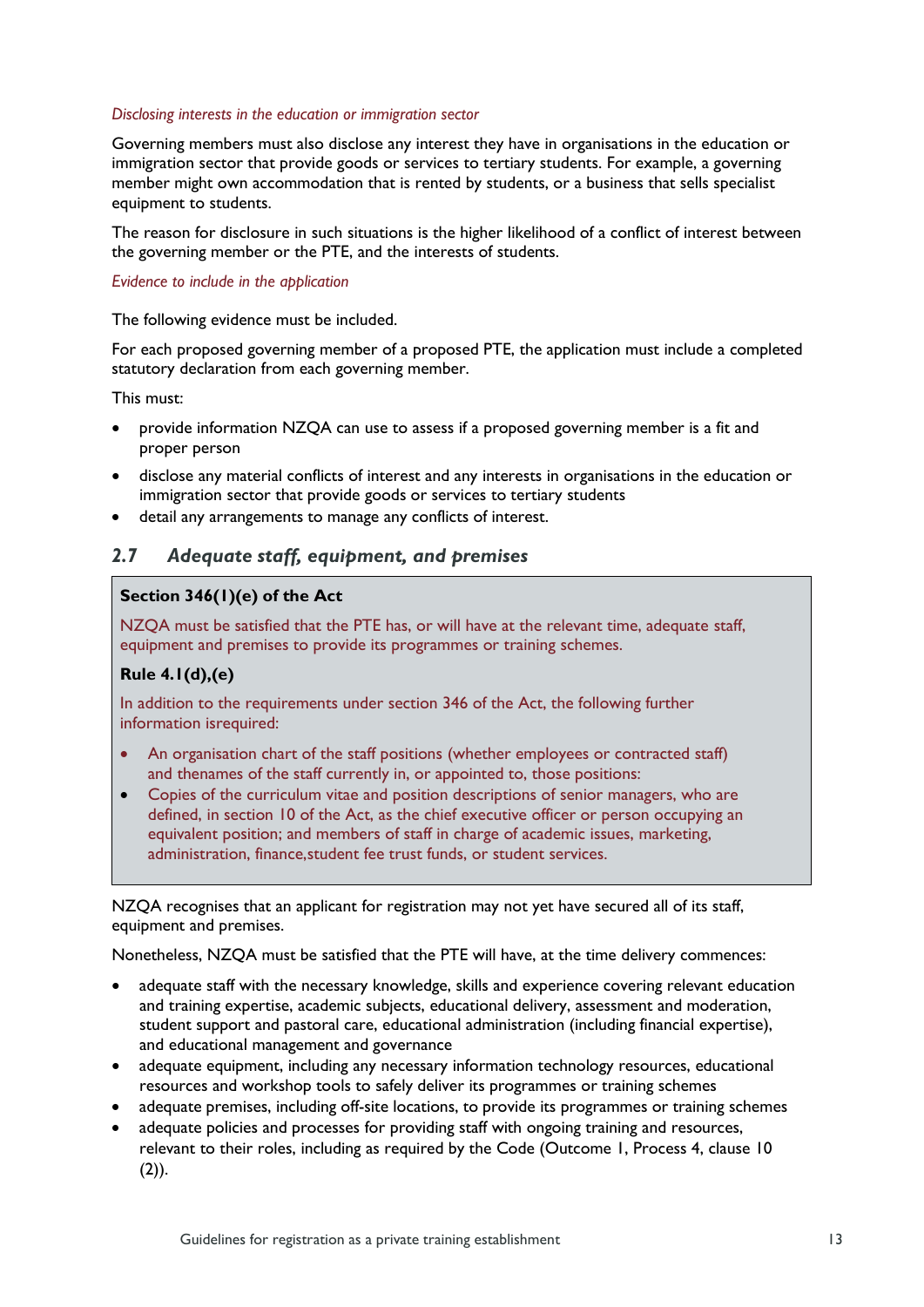#### *Health and safety practices*

Health and safety practices should provide NZQA with assurance that equipment used by students and teachers at all teaching sites will be safe to use and used safely.

As a minimum, PTEs will need to meet obligations under the Health and Safety at Work Act 2015.

#### *Different types of delivery sites*

NZQA differentiates between permanent and temporary sites/premises which are defined as follows:

#### *Permanent delivery site*

A delivery site is considered to be permanent when a TEO has a regular and ongoing presence at the site.

#### *Temporary delivery site*

A temporary delivery site refers to a site which a TEO uses on an infrequent or irregular shorttermbasis. Short-term use refers to a period up to a maximum of 26 weeks.

#### *Evidence to include in the application*

- The organisation chart of staff positions
- The curriculum vitae and position descriptions of senior managers
- Lists of resources and equipment needed to adequately and appropriately provide the PTE's training schemes or programmes
- Where the resources are not already in place, an acquisition plan with a budget
- Details of all permanent sites/premises which will be used for delivery, including:
	- o location
	- $\circ$  a site or building map, or a description, that indicates the size of each classroom/workshop learning venue and numbers of students each would accommodate
	- $\circ$  a description of the facilities, including staff and student facilities, such as the number and gender of toilets, student common room and kitchen, offices and staff space available, and including facilities for secure storage of student records
	- o accessibility and catering to the needs of disabled learners
	- o evidence that the new site will comply with the statutory requirements relating to its use. This evidence must include relevant policies and procedures, a health and safety check of the site, confirmation from the relevant authority that the zoning is appropriate for an educational organisation, and, if applicable, the Building Warrant of Fitness
	- $\circ$  evidence that the PTE has or will have a right to occupy or use the premises or other teaching and administration sites before instruction commences i.e. a copy of the lease or tenure agreement OR a copy of the ownership papers
- The location of any temporary sites/premises that will be used for delivery.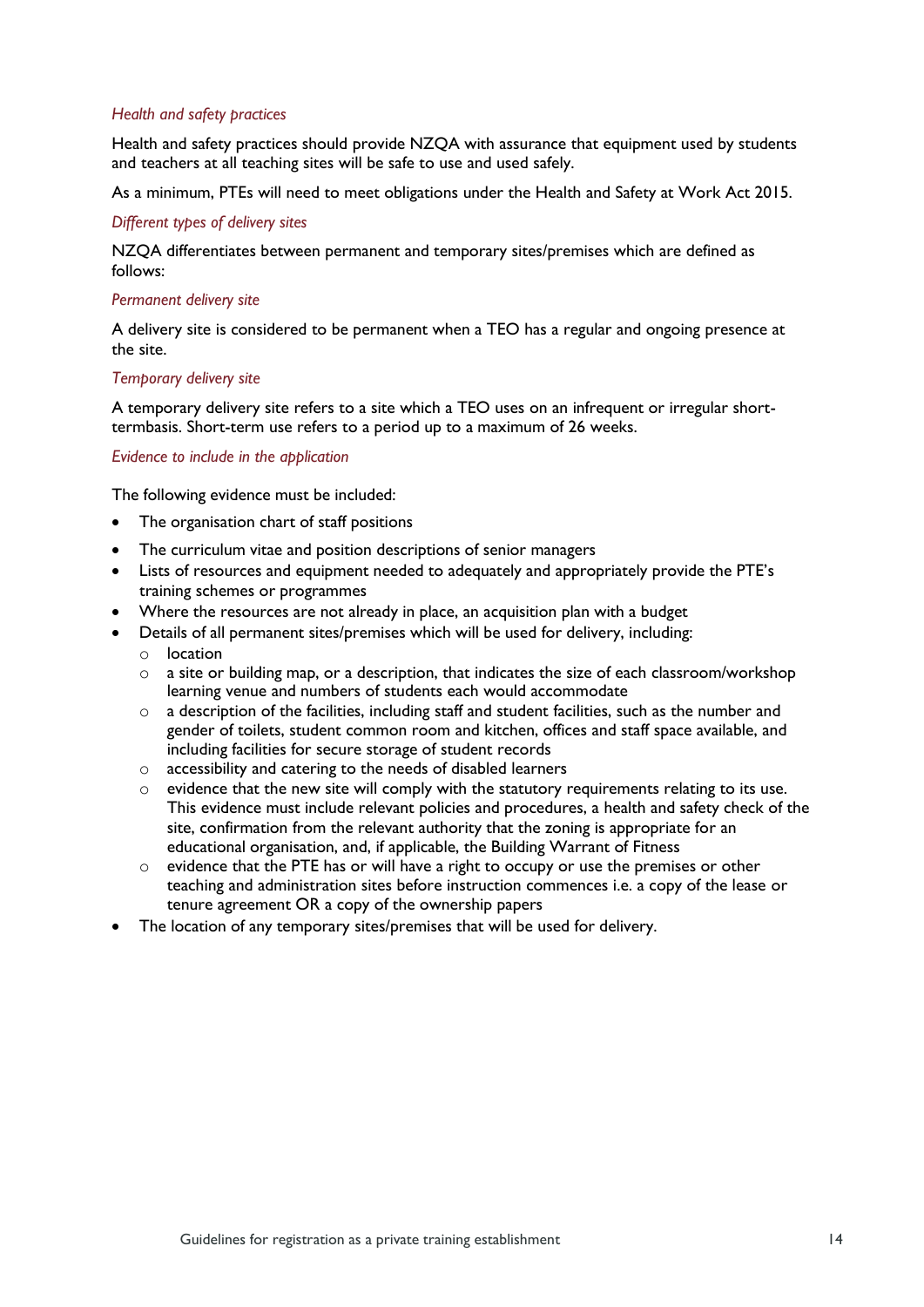## <span id="page-13-0"></span>*2.8 Acceptable financial management practices and performance*

#### **Section 346(1)(f)(i)-(ii) of the Act**

NZQA must be satisfied that the PTE:

- in the case of an establishment that is already operational, has acceptable financial management practices and performance (for example, is able to pay its staff, taxes, and creditors); and
- in the case of an establishment that is not yet operational, is likely to have acceptable financialmanagement practices and performance (for example, is likely to be able to pay its staff, taxes,and creditors).

NZQA needs to be satisfied the applicant has a sound financial basis and is likely to be financially stable. The evidence of its financial basis must reflect the business plan required in the application.

NZQA will analyse the applicant's financial structure and resources to determine its ongoing financial viability.

In particular, NZQA will look to see whether the applicant:

- has the capacity to meet ongoing business development and quality assurance costs
- has any arrangements, including shareholder arrangements, which may adversely affect its ongoing viability.

The applicant's debt/equity ratio must provide an adequate level of confidence in its ongoing financial sustainability.

Its annual budget should be in alignment with its available resources, including staff input, and support the proposed education provision and administration.

There should be evidence that either the PTE will generate sufficient income through its education activities to meet its financial commitments and ensure its financial viability, or it will be able to call on other sources of funding that are in line with its proposed type of education and outcomes.

#### *Evidence to include in the application*

- A three-year financial forecast, with clear explanations of the basis for the figures in the forecast. Forecasts should be forwarded in electronic format (spreadsheet).
- If already operational, the applicant must also supply its most recent Annual Report and a full set of financial statements including, as appropriate, its
	- o annual operating budget
	- o statement of financial position
	- o financial performance and cash-flows
	- o forecasts for both the existing organisation and the new organisation that incorporates the PTE.
- Where applicable, a statement from a funding body.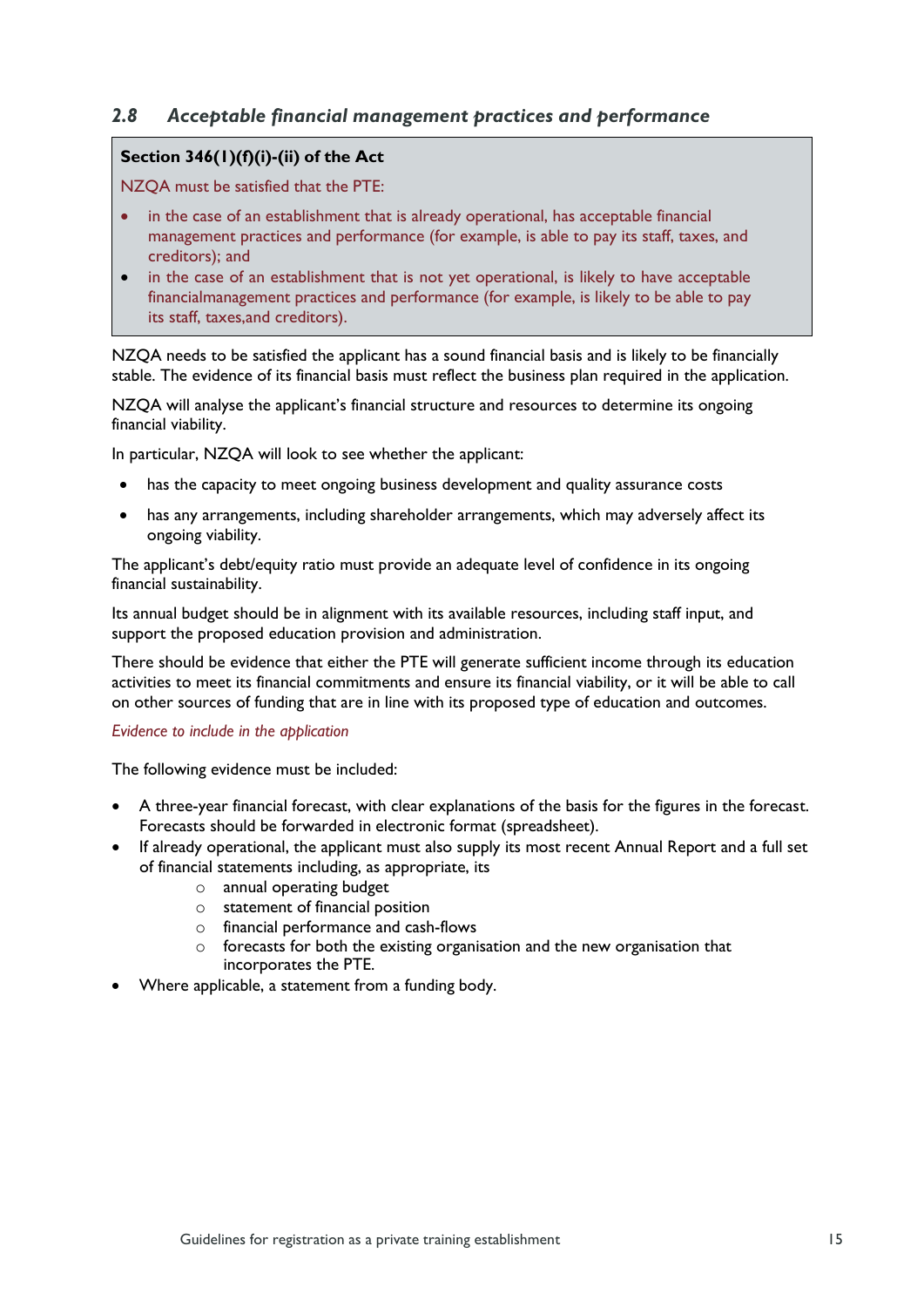## <span id="page-14-0"></span>*2.9 Information for prospective students*

### **Section 346(1)(h)(i)-(iii) of the Act**

NZQA must be satisfied that before accepting the enrolment of any prospective student, the PTE provides or will provide that student with a written statement of:

- the total costs and other financial commitments associated with the programme or training scheme for which the student seeks enrolment
- any material conflicts of interest of any of the governing members of the establishment
- any interests a governing member has in organisations in the education or immigration sector that provide goods and services to tertiary students.

#### **Section 354(a)-(c) of the Act**

Every PTE must ensure that all printed and other information made available to prospective students has full details of:

- the total fees for each programme or training scheme, including fees for class or lecture materials, any NZQA external examination fees, books, special clothing, safety equipment, tools, and any other items that are or may be provided to students enrolled for that programme or training scheme, and including any student association membership fees
- the class or lecture materials, books, any external examination timetables, special clothing, safety equipment, tools, and other items that are or may be required by the PTE to be bought or provided by students enrolled for each programme or training scheme.

Every PTE must, before accepting the enrolment of any prospective student, give the student a written statement of:

- the total costs and other financial commitments associated with the programme or training scheme
- the cost of fees for student services provided by the PTE
- any material conflicts of interest of any of the governing members of the PTE and any interests the member has in organisations in the education or immigration sector that provide goods or services to tertiary students

Every PTE must give prospective students a written statement of his or her entitlements under sections 357 (domestic students) and 529 of the Act (international students), in the event that the student withdraws from a programme or training scheme.

Section 354 of the Act lists items of information that must be made available to prospective students. It is the PTE's responsibility to ensure that all prospective students have easy and ready access to information that is complete and clearly written. It is not sufficient, for example, for the information to be available only on request.

Prospective students need to have access to clear information on the costs of study to enable them to make an informed choice. They must also be informed about any conflicts of interest of governing members.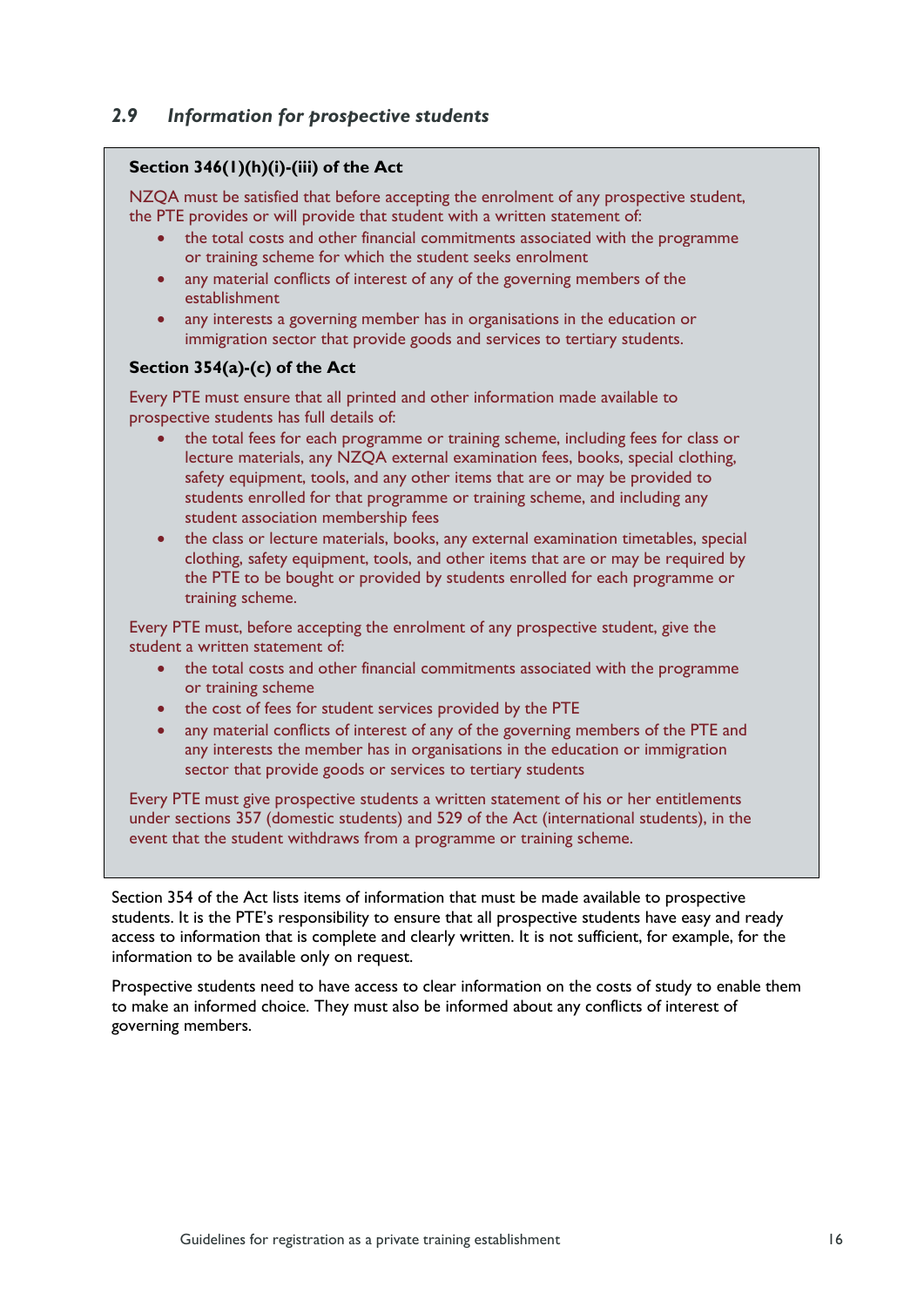Entitlements to fee refunds are different for domestic and international students (see below).

The applicant should note that once they commence operation, Rule 6.1.4 under maintaining registration will require the PTE to provide students with:

- enrolment information, including entry and selection criteria
- any NZQA compliance notices or conditions.

*Evidence to include in the application*

The following evidence must be included:

- The PTE's written statement to prospective students, such as an offer of enrolment or an enrolment contract, that shows:
	- o detailed costs and financial commitments for prospective students, as specified in sections  $346(1)$ (h) and  $354$  of the Act (as above)
	- o entry and selection criteria for relevant programmes
	- o where applicable, material conflicts of interest of governing members and the PTE's interests in other organisations providing goods and services to tertiary students
	- $\circ$  fee refund entitlements if students withdraw from the programme or training scheme.

#### <span id="page-15-0"></span>*2.10 Quality management system*

#### **Rule 4.1(f)(i)-(viii)**

The applicant must supply a copy of the PTE's quality management system that applies across all aspects of its business and as a minimum must include policies and procedures for:

- organisational self-assessment, for the purposes of EER
- decision-making, financial delegations, and financial controls
- personnel recruitment and management
- information management, including systems for the collection, recording and transfer of student records, and financial, statistical and other information that the PTE must supply to, or keep available for, government agencies
- enrolment procedures
- management of risks
- student complaints, student discipline and appeals, ensuring the policies and procedures are fair and equitable
- compliance with the Student Fee Protection Rules 2021 (see Guidance on requirement 12 below).

NZQA needs to be satisfied that the applicant has a comprehensive and appropriate quality management system that shows how the PTE will operate. Its design should be appropriate to the size, nature and complexity of the PTE.

The quality management system should also set out how the policies and procedures are developed, documented, approved, implemented and reviewed to ensure they remain current. Please note the Code requirements to involve learners and other key stakeholders in the development and review of learner wellbeing and safety practices.

Policies and procedures can be supported by attachments, such as forms, templates, flowcharts and training manuals.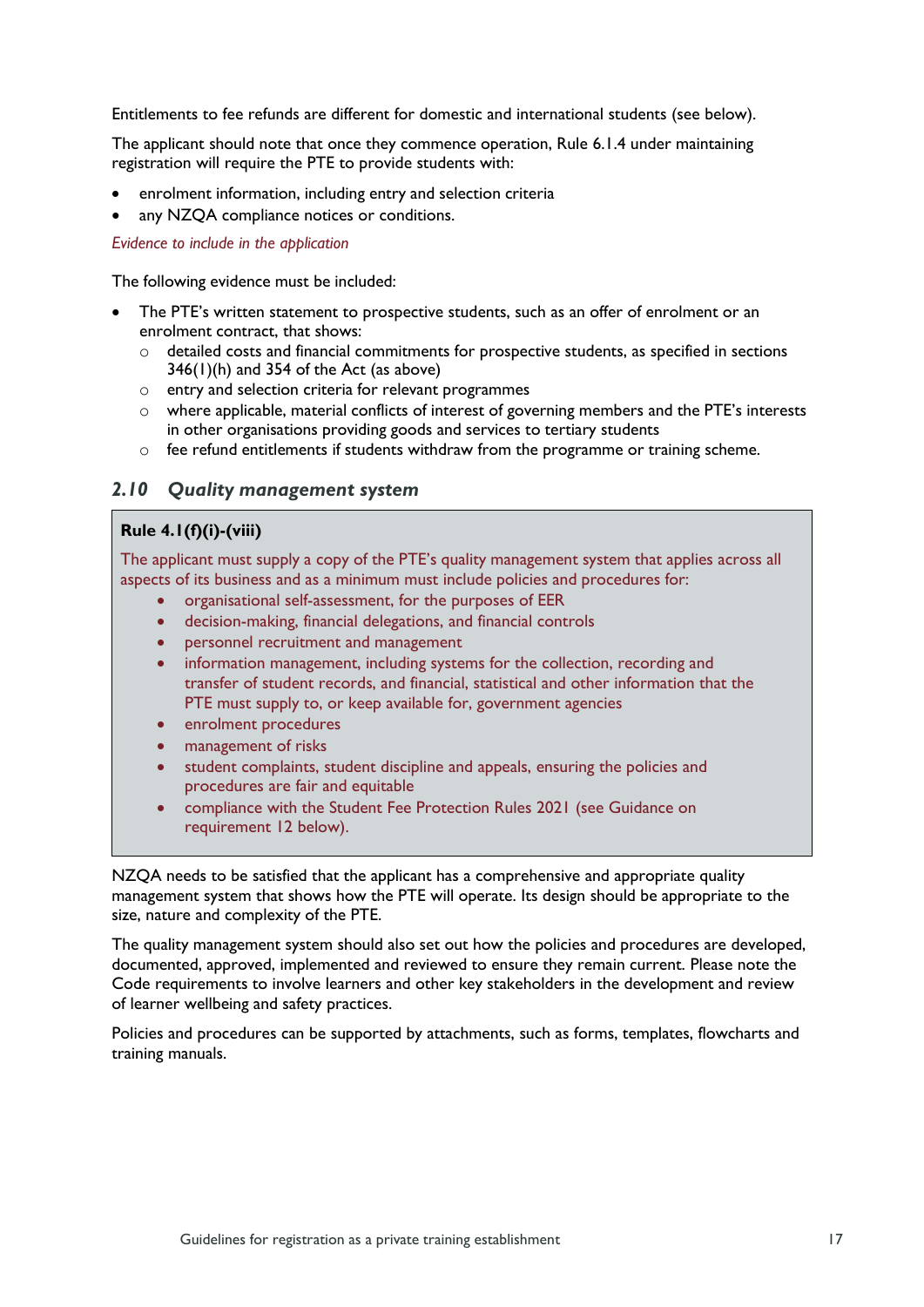#### *Evidence to include in the application*

The following policies and procedures must be included as evidence:

- self-assessment (including for self-review as required by the Code) and participation in external evaluation and review by NZQA, in accordance withthe Quality Assurance (including External Evaluation and Review (EER)) Rules 2021
- developing education programmes/training schemes, including consultation with stakeholders and meeting NZQA's programme approval and accreditation requirements
- developing strategic goals and strategic plans for supporting learner wellbeing and safety, to meet the requirements of the Code, contribute to honouring Te Tiriti o Waitangi, and support Māori-Crown relations, including working proactively with learners and stakeholders to develop and review the goals and plans
- key business decisions
- financial delegations, including which staff positions in the PTE can make which types of financial decisions
- financial controls, such as internal financial audit and audit by a chartered accountant to meet the requirements of the Companies Office
- personnel recruitment and on-going personnel management. These must ensure the PTE will have and maintain adequate staff with the necessary knowledge, skills and experience covering:
	- o relevant education and training expertise
	- o academic subjects
	- o educational delivery
	- o assessment and moderation
	- o student support, including training required by the Code
	- o educational administration including financial expertise
	- o education management and governance
- enrolment and academic records, in accordance with the PTE Enrolment and Academic Records Rules 2021, including information on how it will record assessment results and, where applicable, report these to students' New Zealand Record of Achievement.
- electronic student management system (SMS), which must be compatible with TEC and Ministry of Education reporting, as required (see TEC and MOE websites).

#### *Enrolment*

Include policies and procedures for managing student admission and all possible types of enrolment that cover the following steps (as applicable):

- 1. The PTE provides prospective students with the information detailed in section 354 of the Act and Rule 6.1.4 of the Registration Rules.
- 2. The student applies to the PTE for admission and enrolment (separately or together) or arranges to apply through another party (e.g. an employer).
- 3. The PTE verifies the student's identity, and whether they are a domestic or international student.
- 4. The PTE confirms the student's eligibility to study, including that they meet the relevant programme entry criteria (admission).
- 5. The PTE offers to enrol the student.
- 6. The student accepts the offer (enrolment contract).
- 7. The PTE records the enrolment.
- 8. The PTE invoices the student, or the appropriate party, for tuition fees.
- 9. The student or appropriate party pays tuition fees or arranges for them to be paid, preferably directly into the PTE's student fee protection trust account.
- 10. The PTE records and issues a receipt for payment of fees.
- 11. The PTE ensures that any subsequent changes to enrolment, including date changes, withdrawal and refunds, are recorded and signed by both parties.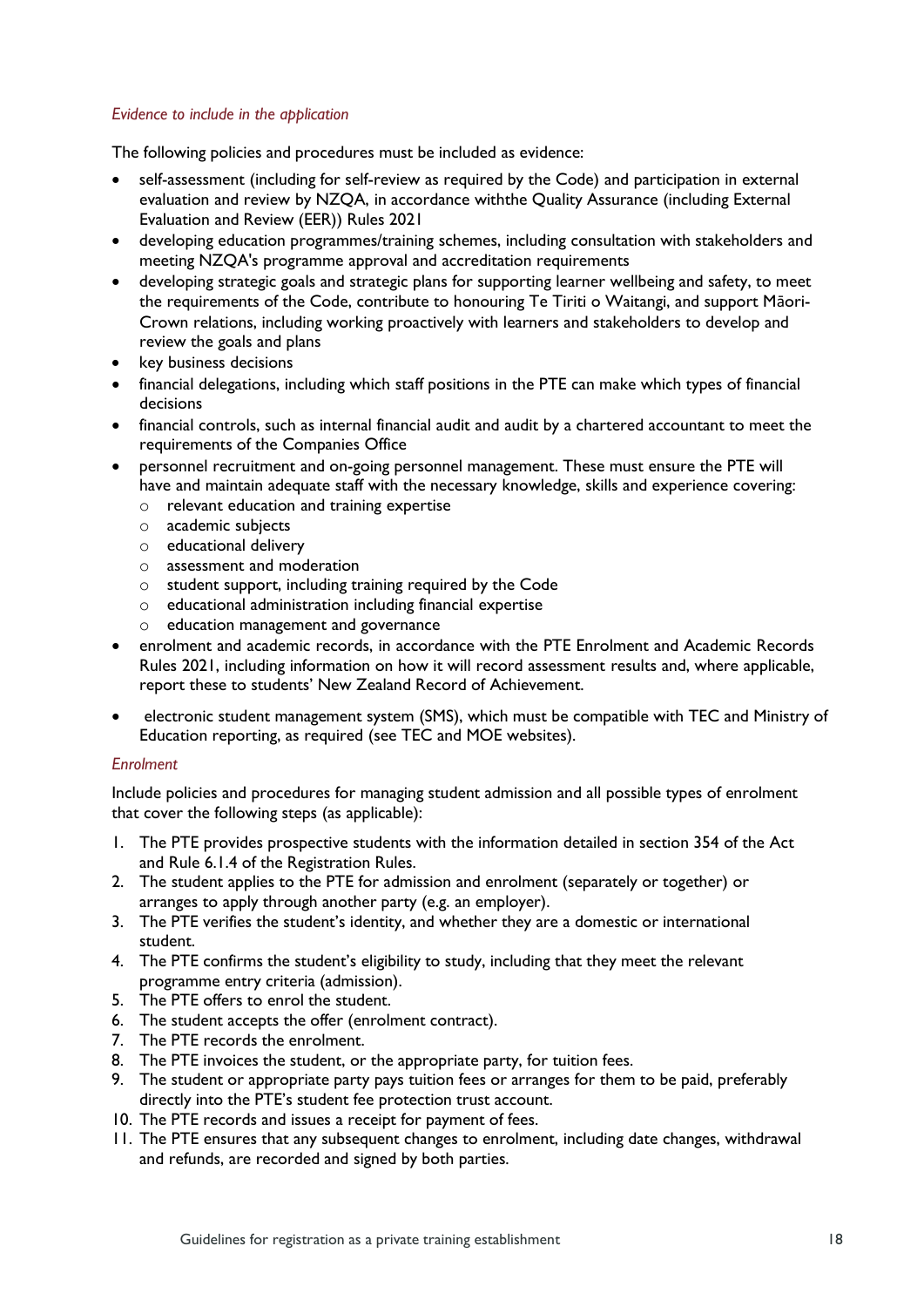#### *Maintaining academic quality*

The PTE will have obligations as an education provider to maintain its academic quality and to moderate its assessments to ensure they are valid and consistent. The outcomes of qualifications awarded by the PTE will need to be consistent with those delivered by other providers.

Public information about the PTE must be accurate, clear and not misleading.

#### *Management of risk*

Include policies and procedures to identify and manage risks to the PTE's educational and business activities.

Options for mitigating the likelihood and consequences of risks must be identified and should cover:

- quality
- **location**
- compliance with relevant legislation, including the Code
- the health, safety, and wellbeing of people at its premises, especially its students.

#### *Student complaints, student discipline and appeals*

Include policies and procedures that identify the steps that staff must take when a student makes a complaint, and how the PTE will manage student discipline and appeals.

This should cover possible responses to a complaint, such as an investigation, reasonable timeframes, and a process to inform the student of the outcome of the complaint.

The PTE must also have policies and procedures that cover student discipline, including:

- student conduct
- checking the authenticity of student work
- investigating and dealing with plagiarism
- the processes students can follow when they appeal disciplinary decisions.

#### *Student fee protection*

Include policies and procedures that meet the requirements of sections 357(1)(c), 529 and 530 of the Act, and the Student Fee Protection Rules 2021.

The PTE's student fee protection policies and procedures must cover, as a minimum:

- student withdrawal before, during, and after the relevant refund period
- closure of the PTE or its programmes or training schemes
- international students whose visa is declined
- the fee protection mechanisms used by the PTE and any exemptions from fee protection that apply to the PTE.

For further information about student fee protection see 2.12 below.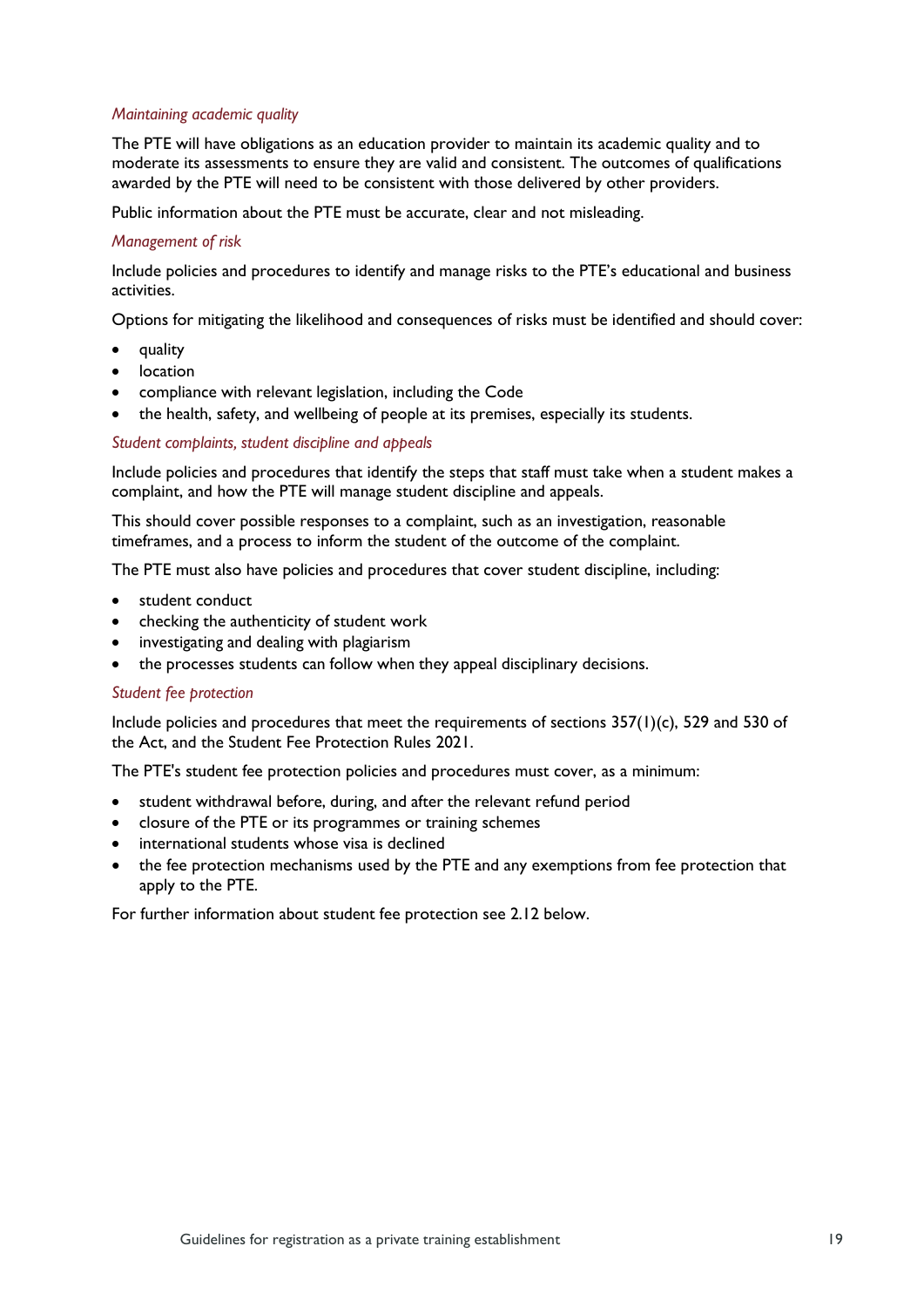## <span id="page-18-0"></span>*2.11 The Education (Pastoral Care of Tertiary and International Learners) Code of Practice 2021*

The Education (Pastoral Care of Tertiary and International Learners) Code of Practice 2021 (the Code) supports the wellbeing and safety of tertiary and international learners enrolled with New Zealand education providers.

It sets out the expectations that education providers must meet for the wellbeing and safety of their learners.

NZQA is the Code administrator, responsible for monitoring and supporting providers to give effect to the Code.

### **International learners**

#### **Sections 527 and 532-534 of the Act**

If the PTE intends to enrol international students, it must become a signatory to the Education (Pastoral Care of Tertiary and International Learners) Code of Practice 2021 (the Code)

[https://www.nzqa.govt.nz/providers-partners/tertiary-and-international-learners-code/become-a](https://www.nzqa.govt.nz/providers-partners/tertiary-and-international-learners-code/become-a-signatory/)[signatory/](https://www.nzqa.govt.nz/providers-partners/tertiary-and-international-learners-code/become-a-signatory/)

All providers that enrol international students, including PTEs, must pay the Export Education Levy (the Levy).

Information about the Levy is on the Ministry of Education website.

#### **Domestic tertiary learners**

#### **Section 534 of the Act**

The purpose of the Code is to support the Government's objectives for the education of domestic tertiary students by

- requiring providers to take all reasonable steps to maintain the well-being of domestic tertiary students; and
- ensuring, so far as is possible, that domestic tertiary students have a positive experience that supports their educational achievement.

The PTE's policies and procedures must cover the organisational practices that will meet the Outcomes of the Code:

*Outcome 1: A learner wellbeing and safety system*

Process 1: Strategic goals and strategic plans Process 2: Self-review of learner wellbeing and safety practices Process 3: Publication requirements Process 4: Responsive wellbeing and safety systems

## *Outcome 2: Learner voice*

Process 1: Learner voice Process 2: Learner complaints Process 3: Compliance with the Dispute Resolution Scheme

*Outcome 3: Safe, inclusive, supportive and accessible physical and digital learning environments*

Process 1: Safe and inclusive communities Process 2: Supporting learner participation and engagement Process 3: Physical and digital spaces and facilities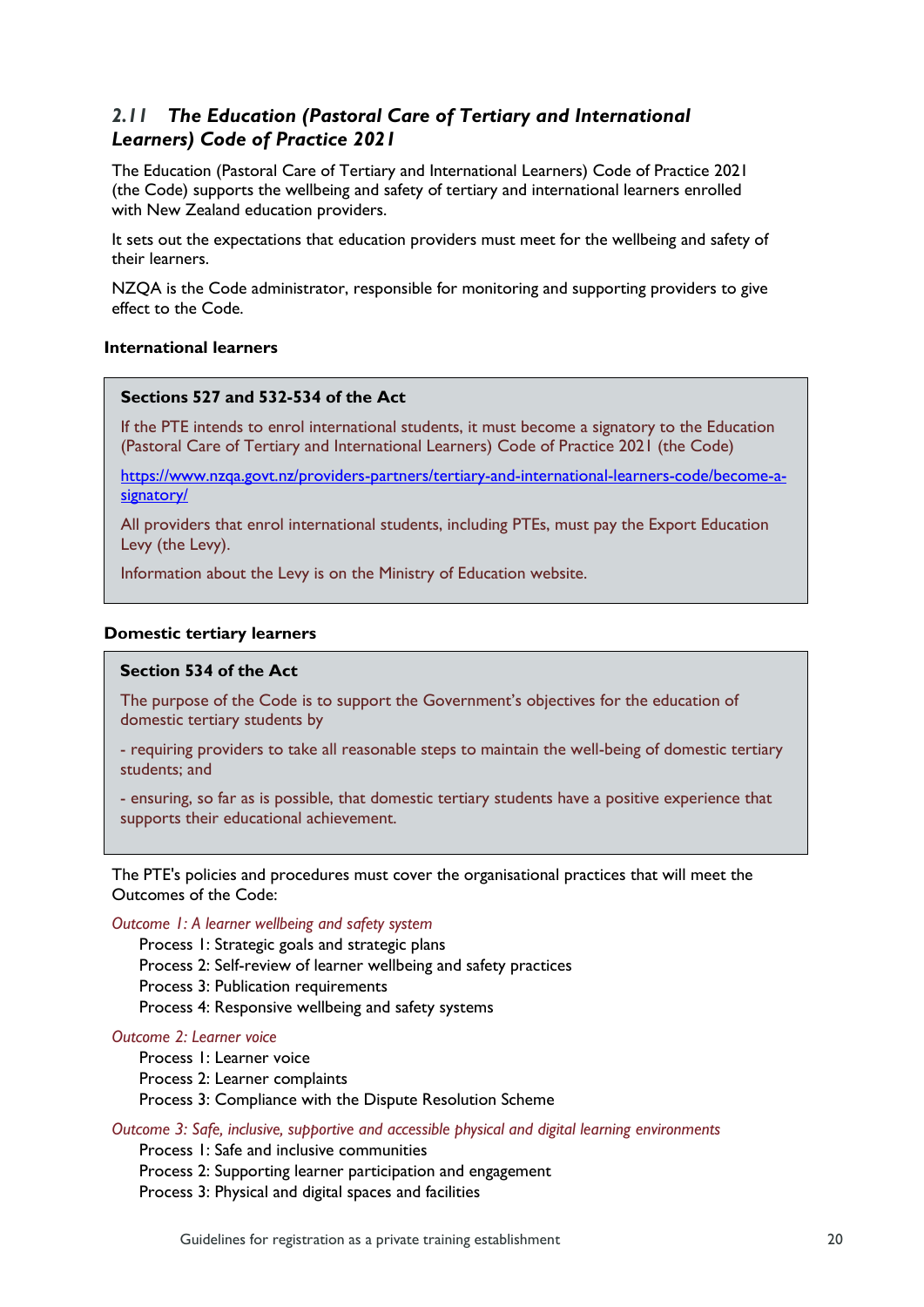#### *Outcome 4: Learners are safe and well*

Process 1: Information for learners about assistance to meet their basic needs Process 2: Promoting physical and mental health awareness Process 3: Proactive monitoring and responsive wellbeing and safety practices

If the PTE is intending to have student accommodation, the policies and procedures must also cover the organisational practices that will meet Outcomes 5-7 of the Code.

#### *Evidence to include in the application for Outcomes 1-4*

In general, NZQA expects that a prospective PTE will have, as far as possible, put the basic requirements in place for Outcomes 1-4. These basic requirements are set out in the implementation Guidance for Tertiary Providers on the NZQA website, under Outcomes 1-4, in the section entitled 'Getting Started'.

[https://www.nzqa.govt.nz/assets/Providers-and-partners/Code-of-Practice/Tertiary-and-](https://www.nzqa.govt.nz/assets/Providers-and-partners/Code-of-Practice/Tertiary-and-International-Learners-Code-2021/NZQA-Code-2021-Implementation-Guidance-November-2021.pdf)[International-Learners-Code-2021/NZQA-Code-2021-Implementation-Guidance-November-](https://www.nzqa.govt.nz/assets/Providers-and-partners/Code-of-Practice/Tertiary-and-International-Learners-Code-2021/NZQA-Code-2021-Implementation-Guidance-November-2021.pdf)[2021.pdf](https://www.nzqa.govt.nz/assets/Providers-and-partners/Code-of-Practice/Tertiary-and-International-Learners-Code-2021/NZQA-Code-2021-Implementation-Guidance-November-2021.pdf)

A table is provided in the Application Form for applicants to refer to a section of the QMS, Business Plan, Strategic Plan, Student information, Enrolment information or other supporting document in the application.

#### *Evidence to include in the application for Outcomes 5-7*

A completed gap analysis.

This optional tool sets out the areas of practice you need to review to check your compliance with the Code. See [https://www.nzqa.govt.nz/assets/Providers-and-partners/Code-of-Practice/Tertiary](https://www.nzqa.govt.nz/assets/Providers-and-partners/Code-of-Practice/Tertiary-and-International-Learners-Code-2021/Code-implementation-tools/Gap-Analysis-Toolkit.docx)[and-International-Learners-Code-2021/Code-implementation-tools/Gap-Analysis-Toolkit.docx](https://www.nzqa.govt.nz/assets/Providers-and-partners/Code-of-Practice/Tertiary-and-International-Learners-Code-2021/Code-implementation-tools/Gap-Analysis-Toolkit.docx)

In general, NZQA expects that a prospective PTE will have met the requirements set out in Outcomes 5-7, as far as possible, prior to registration. Please see the Guidance for Tertiary Providers, Outcomes 5-7, for more information about what is required.

[https://www.nzqa.govt.nz/assets/Providers-and-partners/Code-of-Practice/Tertiary-and-](https://www.nzqa.govt.nz/assets/Providers-and-partners/Code-of-Practice/Tertiary-and-International-Learners-Code-2021/NZQA-Code-2021-Implementation-Guidance-November-2021.pdf)[International-Learners-Code-2021/NZQA-Code-2021-Implementation-Guidance-November-](https://www.nzqa.govt.nz/assets/Providers-and-partners/Code-of-Practice/Tertiary-and-International-Learners-Code-2021/NZQA-Code-2021-Implementation-Guidance-November-2021.pdf)[2021.pdf](https://www.nzqa.govt.nz/assets/Providers-and-partners/Code-of-Practice/Tertiary-and-International-Learners-Code-2021/NZQA-Code-2021-Implementation-Guidance-November-2021.pdf)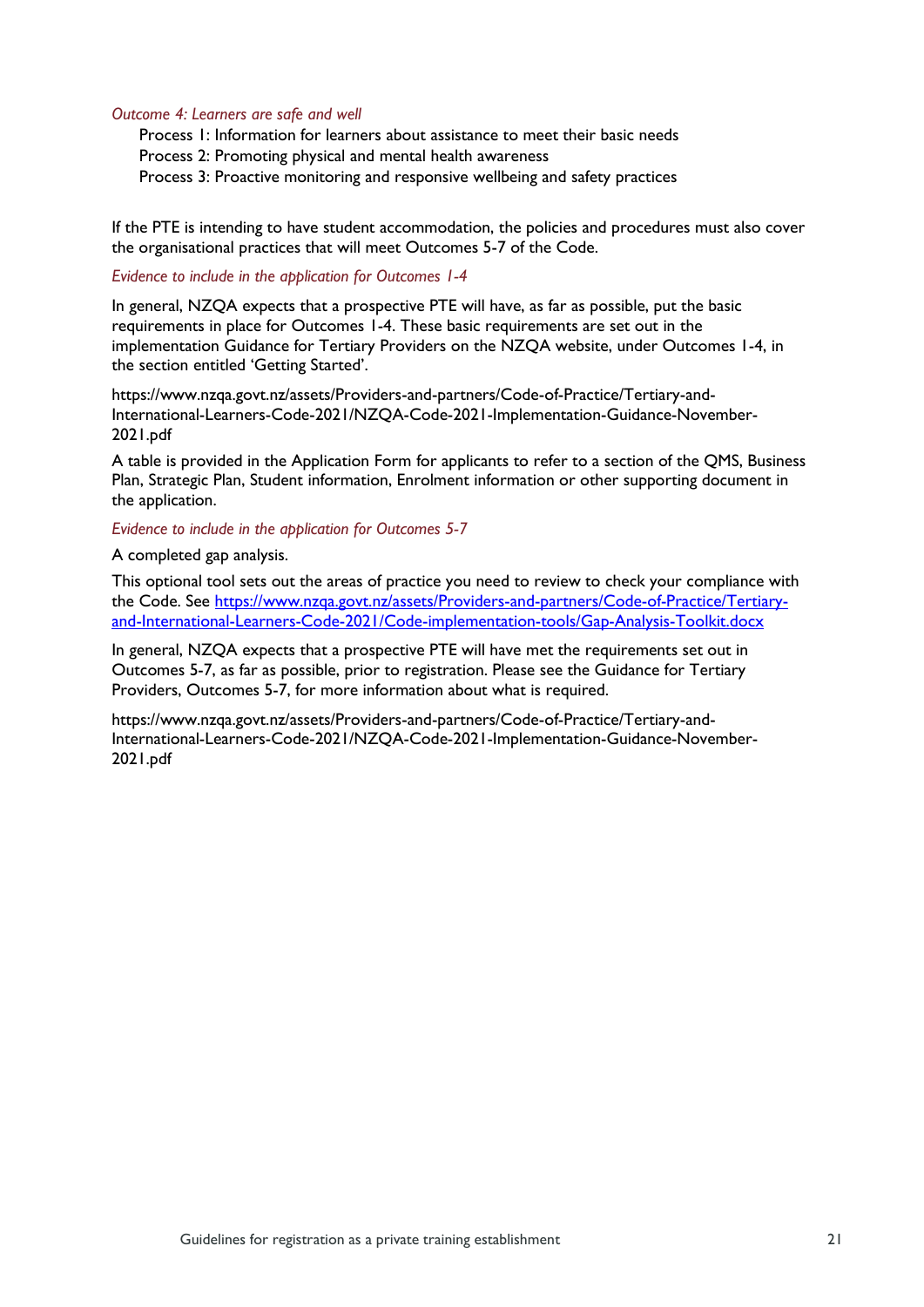## <span id="page-20-0"></span>*2.12 Student fee protection*

#### **Sections 357 and 529 of the Act**

To be registered, a PTE must meet NZQA's Student Fee Protection Rules 2021.

The applicant needs to be familiar with NZQA's Student Fee Protection Rules 2021. The Rules are on the NZQA website.

These Rules and the Act protect the interests of domestic and international students, especially if a PTE closes or stops offering a programme or training scheme students have enrolled in.

#### *Student fee protection coverage*

Student fee protection covers all payments made to a PTE by, or on behalf of, a student, including fees that a student has paid to an agent of the PTE.

This includes payments made for:

- tuition fees (including commissions and course-related costs)
- accommodation
- travel and health insurance
- living expenses
- any other financial commitments associated with the student's course.

#### *Exemption from Student Fee Protection*

The Student Funds Trust Deposit Exemption Rules 2021 came into effect on 13 February 2016. These Rules exempt courses (i.e. programmes and training schemes) where the total student fee is

\$500 or less (including GST) from the requirement to deposit student fees with an independent trustee.

#### *No student fee charged*

Student fee protection is not needed if a student or a group of students' fees are free, fully funded by the government, or fully funded through business-to-business contractual arrangements.

If either of these situations apply, a PTE can request a letter from NZQA confirming this arrangement.

If the PTE's circumstances subsequently change so that it requires a student fee protection mechanism, the PTE must immediately inform NZQA.

#### *Refund of fees*

The Student Fee Protection Rules 2021 and the Act stipulate a statutory refund period. During this period a student can withdraw from a programme or training scheme and be refunded a proportion of their fees. The statutory refund period varies depending on the length of the programme or training scheme, and whether the student is international or domestic.

Even after the statutory refund period, a pro-rata portion of student fees is protected in the event of a 'course closure'. A 'course closure' occurs if the PTE closes or stops delivering a programme.

#### *Fee protection arrangements*

The initial refund period can be covered by either a standard trust or static trust account.

After this period, PTEs can use a number of options. These options are detailed in Appendix B ofthe Student Fee Protection Rules 2021 and include:

- trust accounts (standard or static)
- bank bonds
- insurance (student-based insurance)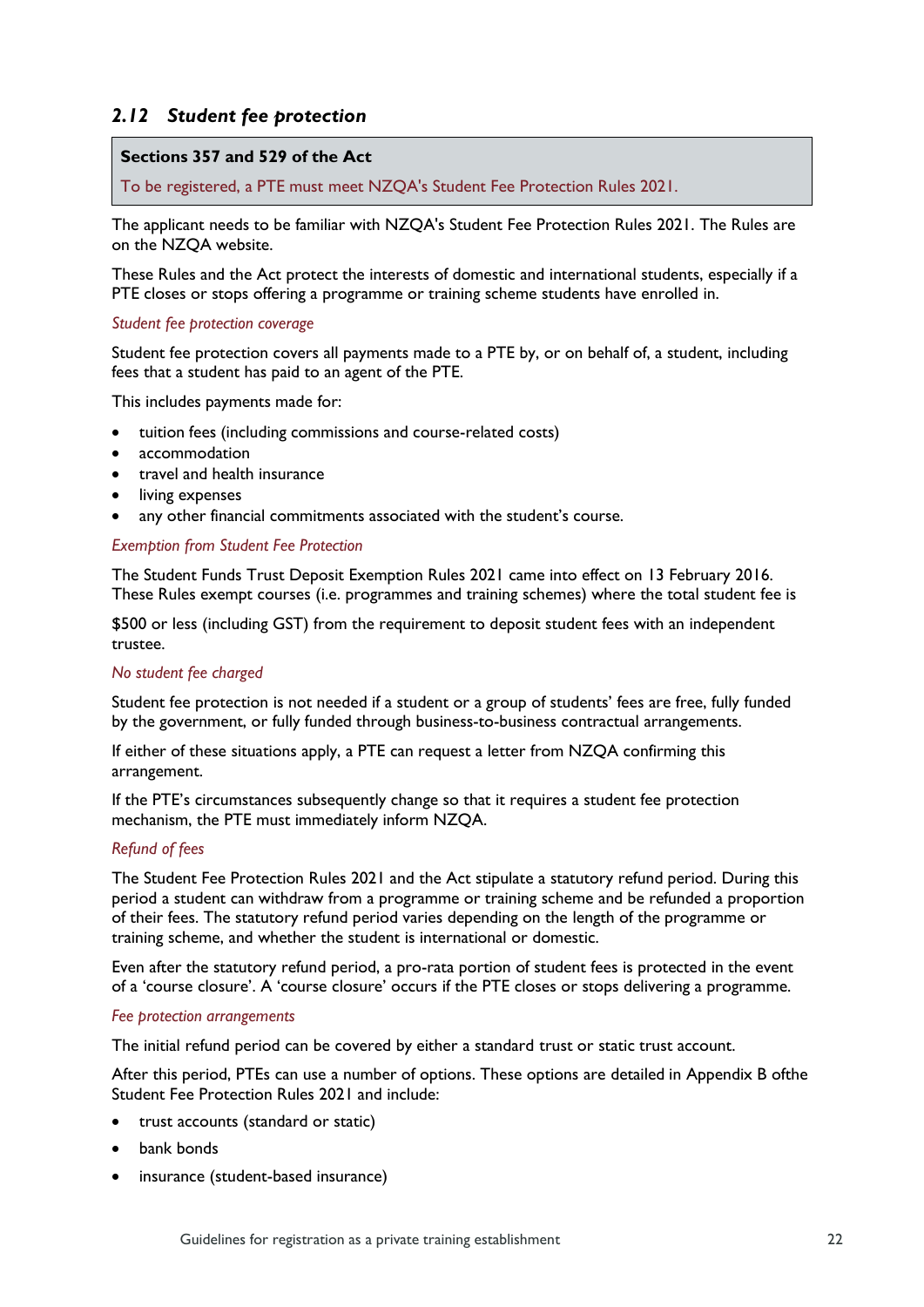- deferred payment
- company or parent body guarantees.

PTEs may use the option most suitable for their circumstances, provided NZQA gives prior approval.

PTEs may use only an approved student fee protection supplier. The Student Fee Protection Rules define who may be appointed as a trustee of the Student Fee Protection account.

#### *Information provided to students*

There are minimum requirements for the information PTEs provide to students about fee protection. See section 13.6 of the Student Fee Protection Rules for these requirements.

#### *Approval by NZQA*

The fee protection arrangements must be accepted in writing by NZQA. NZQA will review the proposed arrangement and confirm whether or not it has been approved.

The approved arrangements must be in place before the PTE accepts any fees from students.

#### *Evidence to include in the application*

- Details of the student fee protection mechanisms that the applicant has selected including student fee protection notification form
- Confirmation from any student fee protection trustee that they will accept the appointment as a trustee, in the event that PTE registration is granted by NZQA.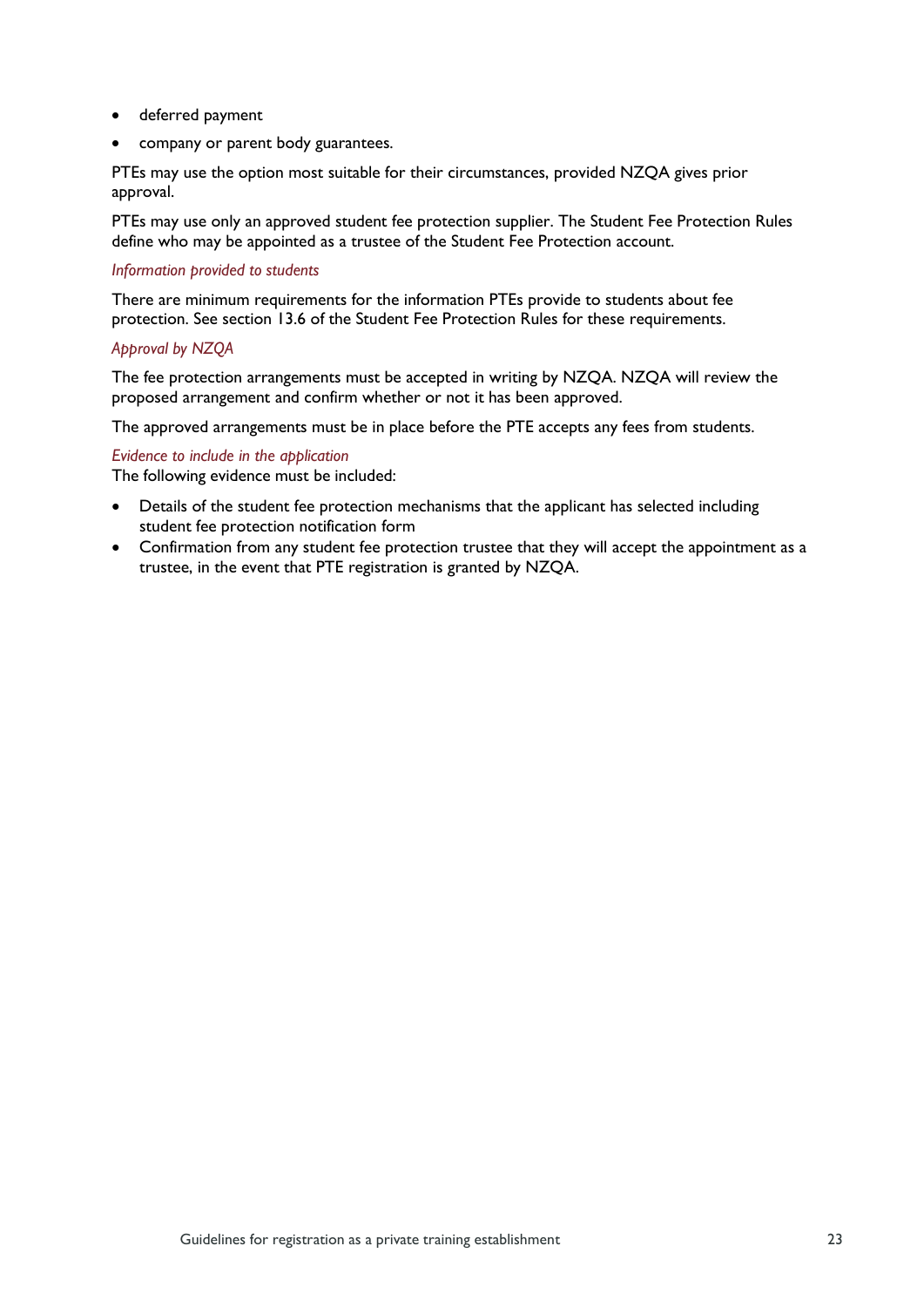## <span id="page-22-0"></span>**3. Guidance for other applications**

An applicant may choose to submit other applications at the same time as applying for PTE registration.

Those applications will not be fully evaluated until the PTE registration has been approved.

## <span id="page-22-1"></span>*3.1 Application(s) for at least one approved programme or training scheme*

#### **Section 352 of the Act**

A registered PTE must deliver at least one approved programme that it is accredited to provide, or one approved training scheme. It must continue to do so with no gap of more than a year, or its registration will lapse

#### **Section 527(1)-(2) of the Act**

A PTE must not enrol an international student in a programme, or a training scheme (unless the training scheme is less than 3 months and exempt), unless it is approved by NZQA.

The exemptions to training scheme approval are for:

- recreational training schemes
- corporate training, but not including corporate training schemes designed for the purpose of meeting regulatory requirements for occupational registration, occupational licensing, or health and safety in the workplace
- training schemes of less than a credit value of 10 credits, but not including training schemes designed for the purpose of meeting regulatory requirements for occupational registration, occupational licensing, or health and safety in the workplace.

The criteria for the training scheme exemptions are outlined in the New Zealand Gazette Notice No. 2012-au7255 and are available at [gazette.govt.nz.](https://gazette.govt.nz/)

#### **Section 391 of the Act**

All tertiary education providers must hold the appropriate accreditation to deliver an approved programme and award qualifications listed on the NZQF.

#### **Section 421 of the Act**

Every tertiary education funding mechanism must meet the quality assurance requirements under the Act. Therefore, programme approval and accreditation or training scheme approval, depending on what is appropriate, are a condition of funding by the Tertiary Education Commission.

Information and links about PTE funding and performance are on the TEC website.

A programme leads to a qualification listed on the NZQF.

A training scheme leads to an award other than a qualification listed on the NZQF.

PTEs that need to apply for programme approval and/or accreditation or training scheme approval can submit applications online.

There is also a step-by-step guide to the application process and guidelines on the NZQA website.